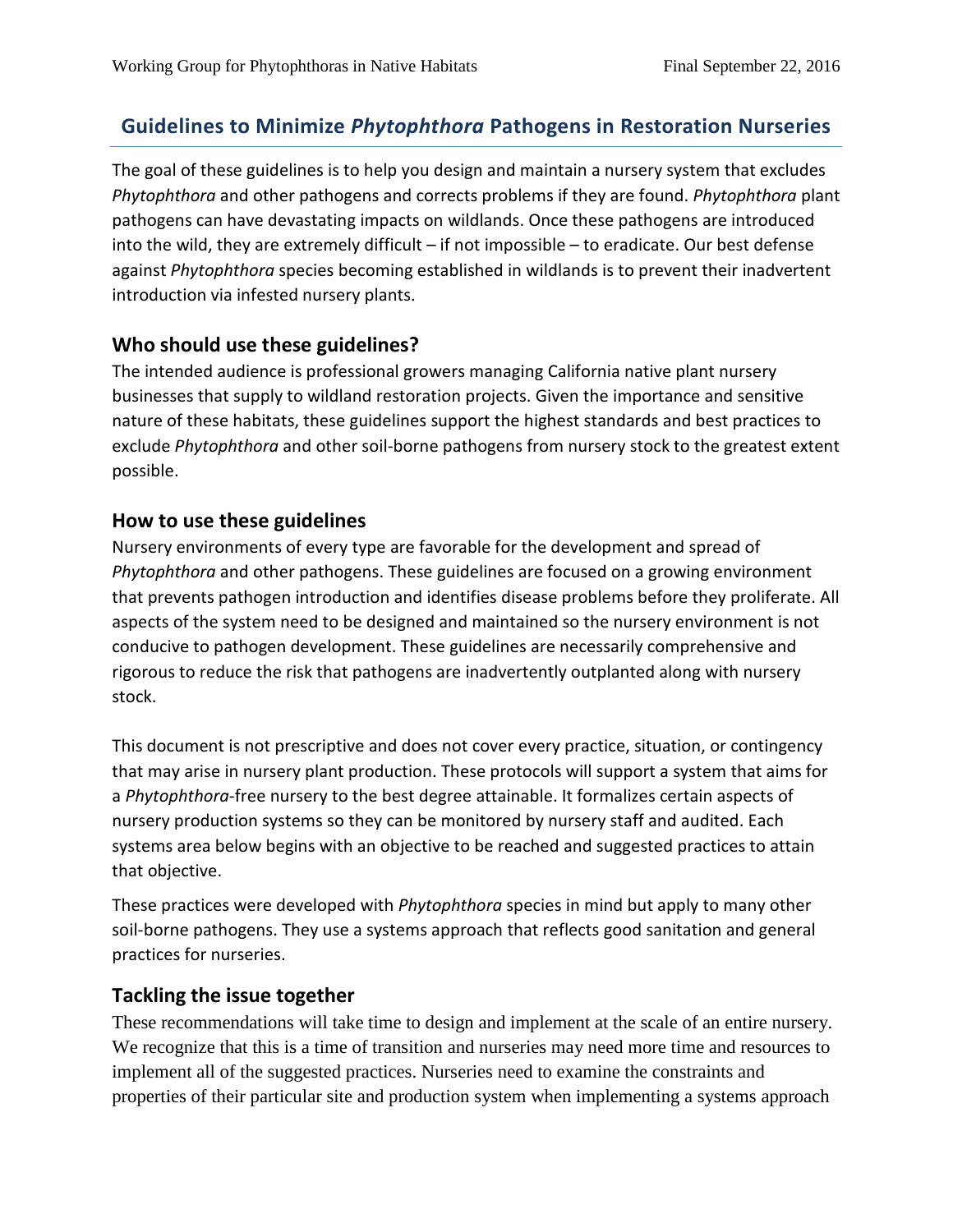for part or all of their facility. Focus on the listed objectives (i.e. clean planting materials, clean containers) and determine the most practical way your nursery can meet each objective. There is no way around it: growing plant nursery stock in a phytosanitary manner is more expensive and labor intensive, requiring more preventative measures than most nurseries use currently. One way to make this challenge less daunting is to create a portion of your nursery that is "clean" and work to expand from there. Protecting nursery plants from *Phytophthora* contamination is much easier if potential sources of *Phytophthora* within the nursery are eliminated – start clean, keep clean, end clean.

Restoration professionals, nursery growers and plant pathologists are working together through this transition period to better understand the risks that *Phytophthora* species pose to CA native vegetation, delineate the current distribution of these pathogens, and develop low cost monitoring protocols that are simple and sensitive. These guidelines are a first step toward developing an accreditation program to simplify the process of acquiring clean native plant stock for restoration sites. We encourage you to join us in these efforts to protect and sustain California native habitats. More information may be found at [calphytos.org.](http://www.calphytos.org/) Contact Janice Alexander at [jalexander@ucanr.edu](mailto:jalexander@ucanr.edu) with any questions or comments.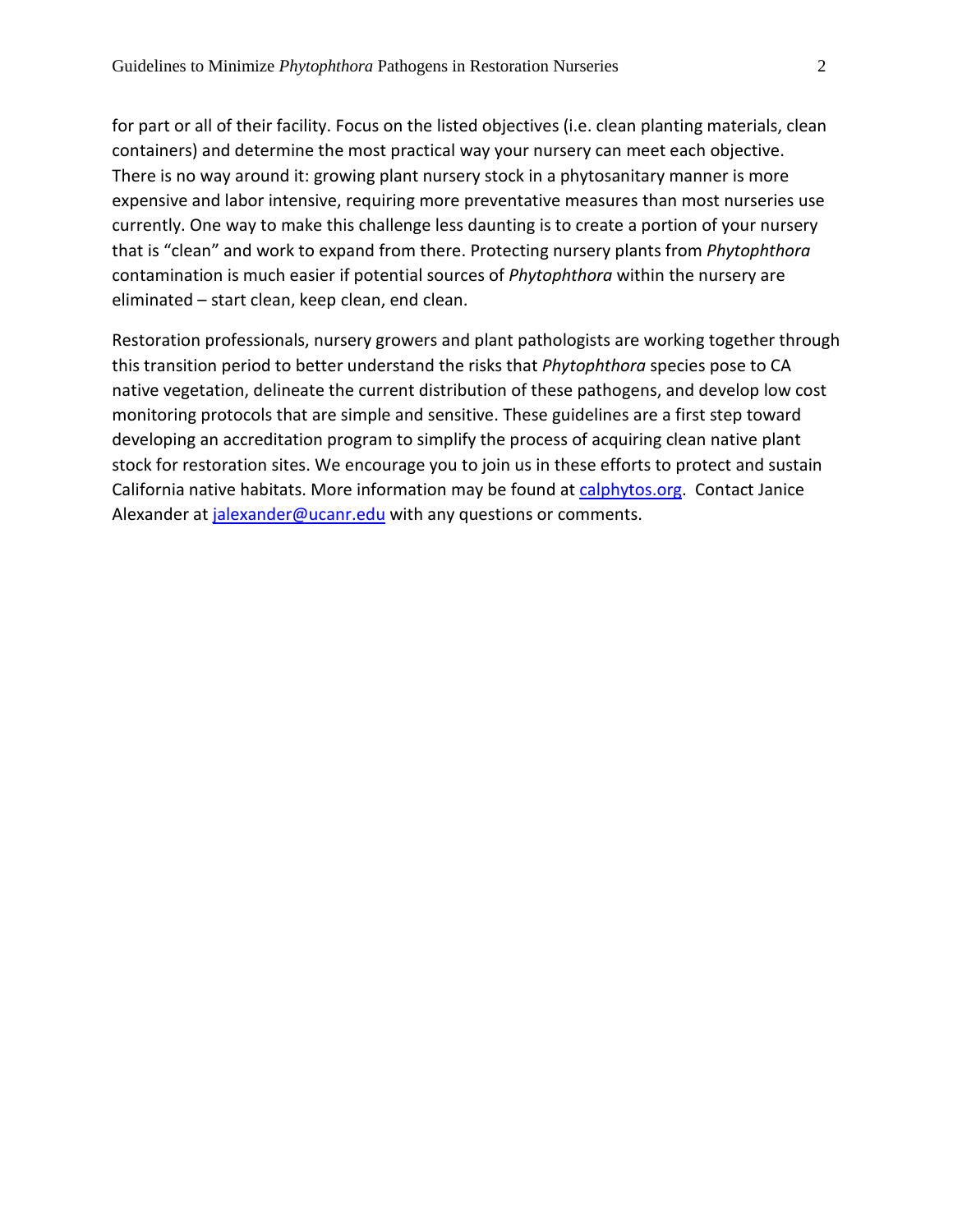# Contents

| 10.1. Disinfesting outer surfaces of vegetative materials (stems, rhizomes, roots, divisions)23 |  |  |  |  |
|-------------------------------------------------------------------------------------------------|--|--|--|--|
|                                                                                                 |  |  |  |  |
|                                                                                                 |  |  |  |  |
|                                                                                                 |  |  |  |  |
|                                                                                                 |  |  |  |  |
|                                                                                                 |  |  |  |  |
|                                                                                                 |  |  |  |  |
|                                                                                                 |  |  |  |  |
|                                                                                                 |  |  |  |  |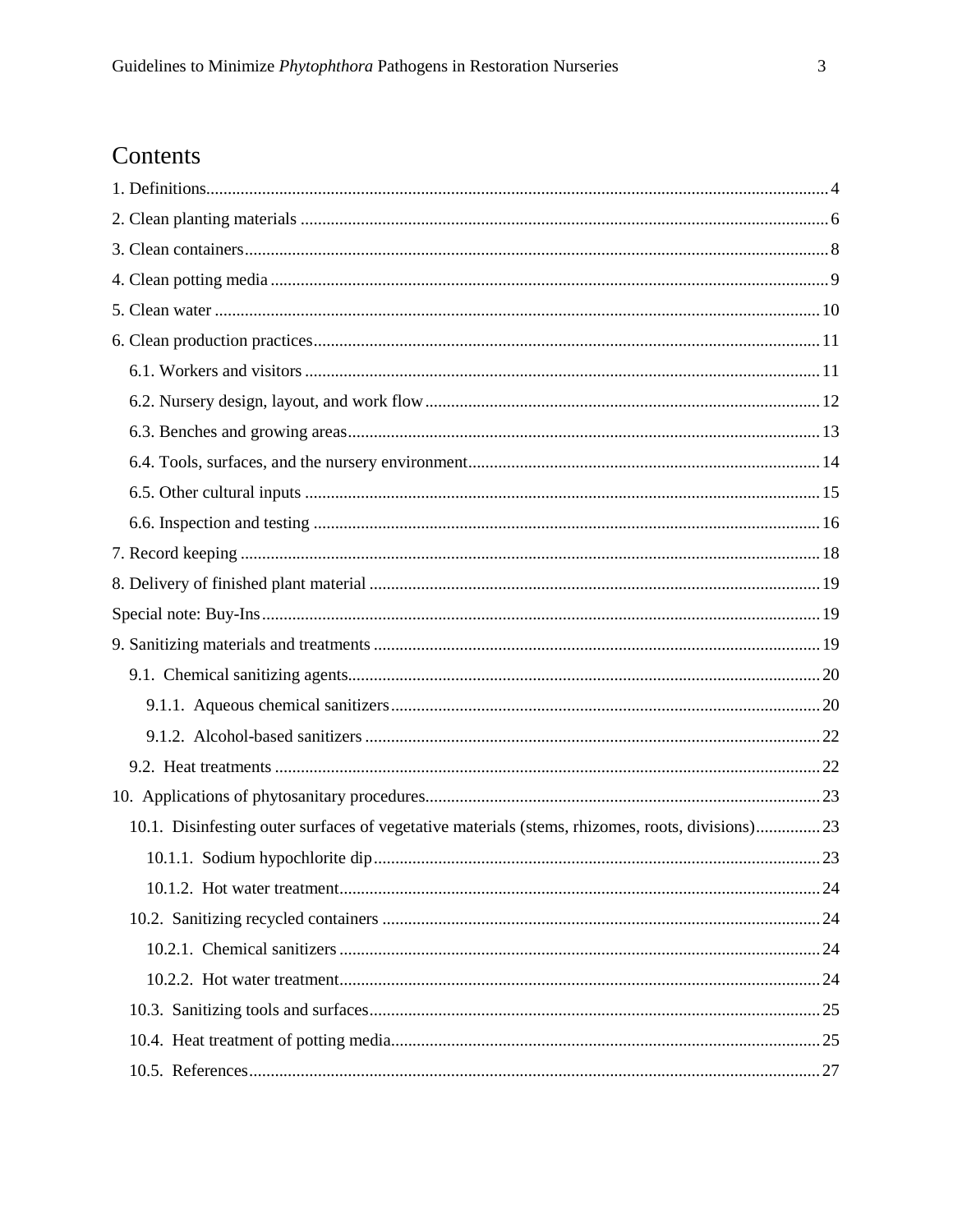### **1. Definitions**

<span id="page-3-0"></span>For the purposes of this document, the following definitions apply.

**Batch** — A group of plants with a common risk profile with respect to potential for contamination in the propagation process. Generally, a group of plants of a single species with a common source of propagative material that is started at the same time using the same potting media (composition, treatment, handling). Plants within the batch are normally handled in the same way after potting and may or may not be spatially grouped (see block). **Related batches** are those that share one or more common risk factors (e.g., same potting media batch but different propagative material or date of planting). If a *Phytophthora* detection is made within a given plant batch, that batch and related batches are considered potentially contaminated until the source of contamination can be determined via testing and records.

**Block** — A spatially grouped array of plants on a bench, normally from a given batch. A block of plants normally has a common risk profile with respect to potential for contamination associated with nursery practices after potting (e.g., accidental introduction via contaminated hands or tools) related to potential for pot-to-pot splash. If a *Phytophthora* detection is made within a given plant block, that block and adjoining blocks are considered potentially contaminated until proven otherwise via testing and records.

**Clean** — Sanitized, heat-treated, or new (e.g., plastic pots), and maintained in a way to prevent subsequent contamination.

**Clean production area** — Entire nursery production area or a fenced, posted, separated area maintained to exclude contaminated materials to the best degree possible.

**Clean production system** — An integrated system designed to produce plants that are free of soilborne *Phytophthora* species and other pathogens and pests. Plants produced following these specifications are likely to be free of most significant pathogens and pests, with the chance of infestation reduced to the lowest achievable level.

**Contaminated or potentially contaminated** — Any surface or material that is not freshly sanitized, heat-treated or otherwise clean. The ground, soil and potting media that has not been heat treated, used pots, plants not produced following these guidelines (including all plants from other nurseries or in natural or planted landscapes), and anything that has been in contact with these should be considered as potentially contaminated.

**Cull** — As a verb, to pick out for the purpose of discarding (e.g., plants showing disease symptoms are culled). As a noun, cull refers to the items (e.g., diseased plants) that have been selected for discard.

**Disinfectant** — Materials such as bleach (sodium hypochlorite solutions), alcohol, quaternary ammonium compounds, and peroxides that can directly kill exposed propagules of *Phytophthora* or other plant pathogens when used properly. Most disinfectants can also kill a wide variety of bacteria and deactivate many viruses.

**Fungicide –** Chemicals applied to suppress fungi and/or Oomycetes. The spectrum of activity and efficacy against groups of pathogens varies widely by chemical type. At labeled use rates, fungicides may reduce spore germination, infection, or colonization rate, but do not typically kill the target pathogen.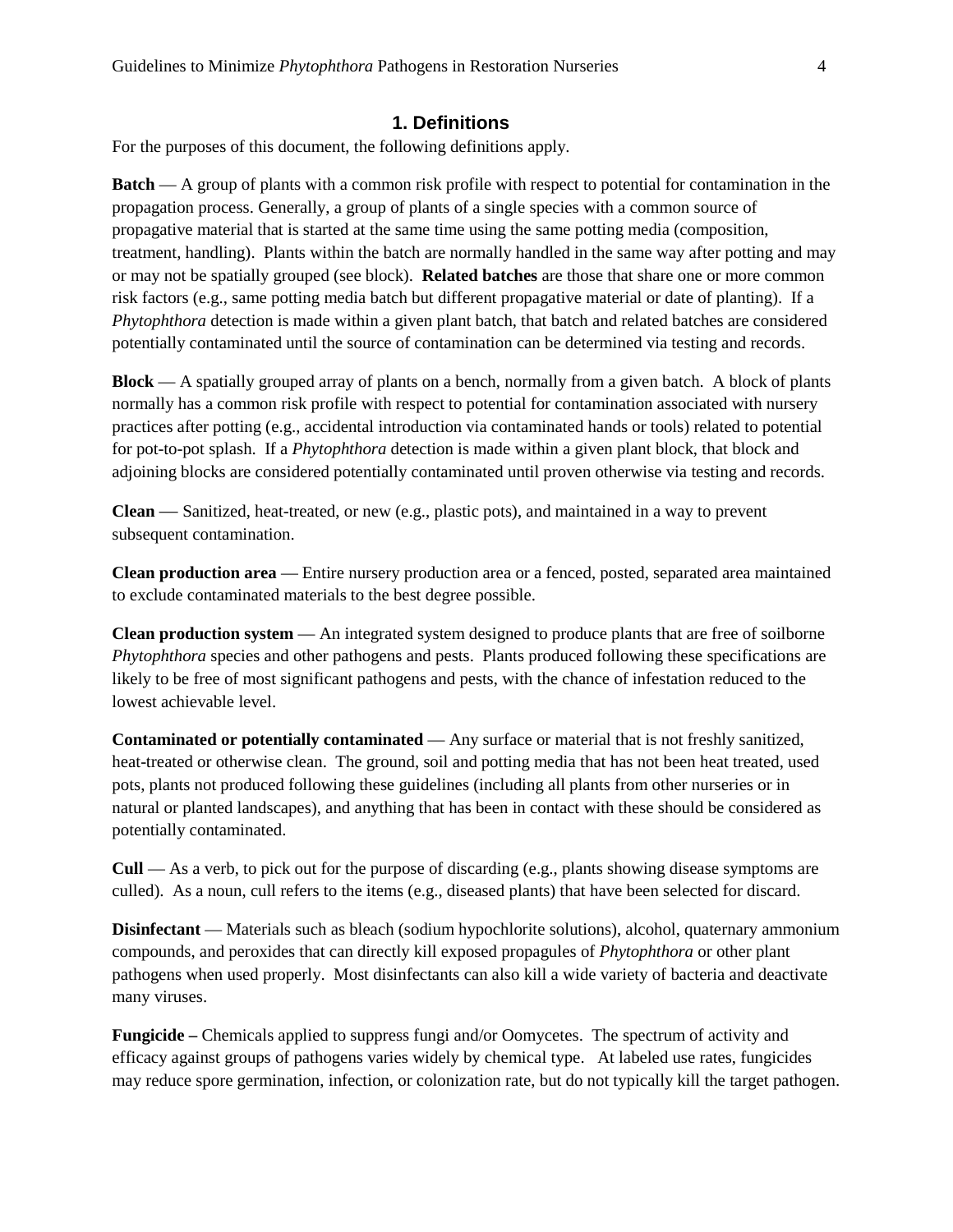**Heat-treated** — In regards to potting medium, containers, etc., free of plant pathogens through exposure to heat at a temperature and time duration that will that kill plant pathogens, and subsequently handled and maintained in a manner to prevent contamination (see Recommended sanitizing Procedures).

**Infected** — A plant that has a pathogen that has grown into its tissues. Infections normally involve internal colonization of plant tissues and are not eliminated via surface treatments such as disinfectant dips. Only plants or plant parts are referred to as infected (see also infested).

**Infested** — Containing or superficially contaminated with propagules of a pathogen. Soil, potting media, tools, and surfaces may be infested with spores of pathogens (see also infected).

**Phytosanitary** — Free of plant pathogens; as an adjective, used to describe techniques or practices that prevent materials from being infected or infested with plant pathogens (e.g., phytosanitary measures).

**Potting media** — Substrate used for germinating, rooting, or growing plants in containers. Typically a mixture of organic and inorganic materials.

**Propagule** — Living portions of a plant, fungus, oomycete, etc. that can serve to reproduce that organism. For plants, propagules include seeds, cuttings, divisions, bulbs, corms, tubers, etc. For fungi or oomycetes (including *Phytophthora*), these include both vegetative filaments (mycelium) as well as various spores and resistant structures.

**Sanitized** — Cleaned to remove debris and soil particles and subsequently treated with a disinfecting agent such as sodium hypochlorite (chlorine bleach), quaternary ammonium compounds, alcohol, or heat in a manner that destroys any residual plant pathogen propagules.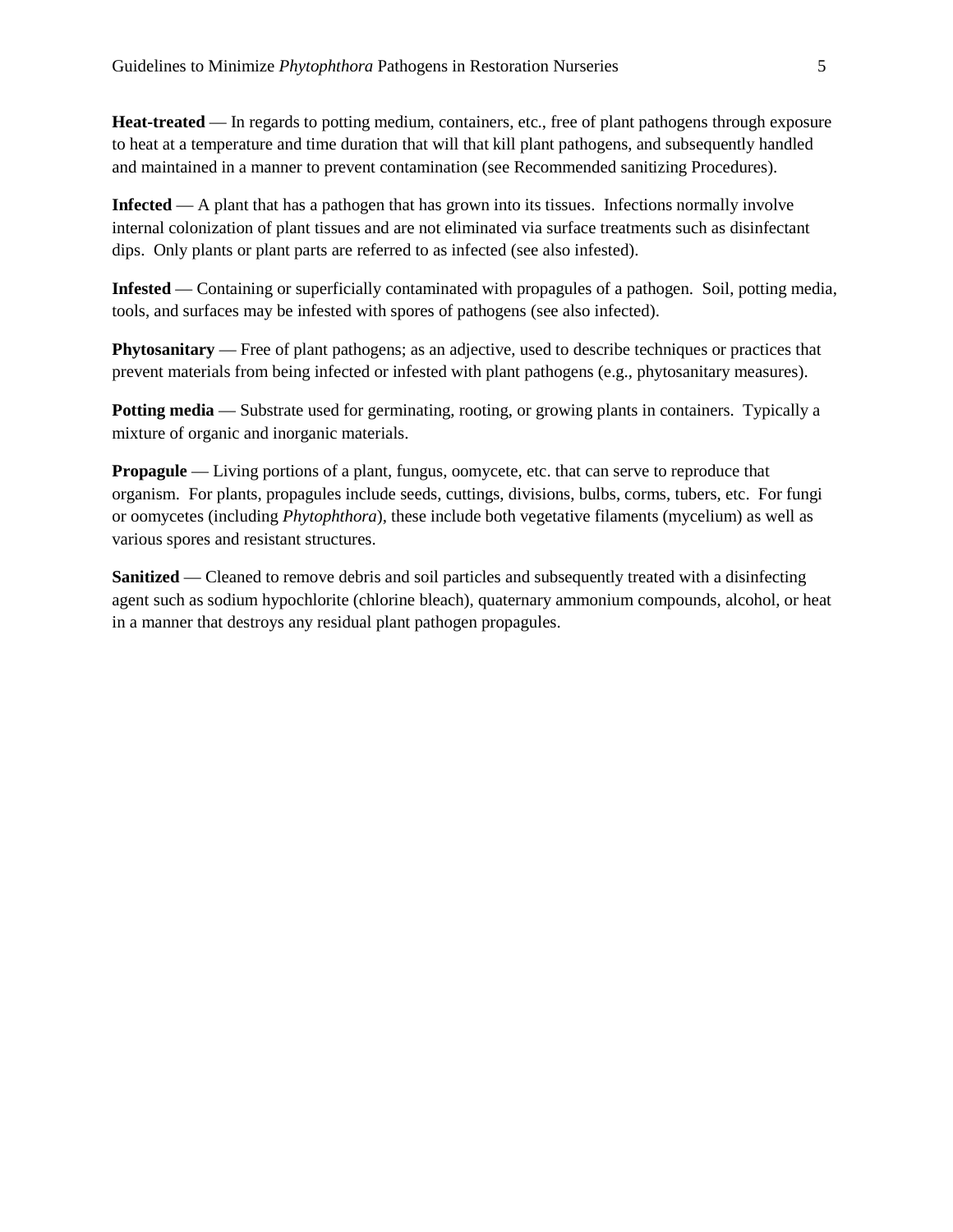### **2. Clean planting materials**

<span id="page-5-0"></span>**Objective:** Start with propagative material that is free from infection or external contamination by *Phytophthora* species as well as other possible pathogens.

- 2.1. To avoid introducing *Phytophthora* into seed collection areas, make sure your equipment, vehicle, and footwear are clean. Clean and sanitize your footwear and tools between locations.
- 2.2. Where possible, collect seeds and cuttings as high above the ground as possible, preferably at least 3 ft above the soil surface.
- 2.3. Whenever possible, seed/fruit should not be collected directly from the ground. Seed can be knocked onto clean tarps placed on the ground or collected using seed traps. If seed is otherwise unavailable, exceptions may be considered based on the following criteria: 1). Vegetation is robustly healthy, the site is not known to be and not likely to be contaminated; 2). Seed has recently dropped on dry ground or leaf litter. Seeds that may be contaminated with soil via water splashed from the soil should be appropriately treated before storage or use (see section 9. Sanitizing materials and treatments). Ground-collected seed will be kept separate from other collected material during seed processing and planting and should be prioritized for testing throughout propagation.
- 2.4. Seeds, cuttings, and other plant propagules should not be collected from the vicinity of past restoration plantings or other areas where *Phytophthora* infestations are known, suspected, or likely. In the unusual situations where this is not possible (e.g., for rare populations), seed or tip cuttings may be collected if collected at a distance of 1 m or more above the ground. Material propagated from such sources should be kept segregated from plant material propagated from pathogen-free areas.
- 2.5. Protocols for seed collection from species that are low growing (with height stature less than 1 m above the ground) should minimize the risk of potential *Phytophthora* contamination. In general, seed that matures after the rainy season has ended has a low risk of being contaminated if collected before fall rains begin.
- 2.6. Collect seeds, cuttings, or other propagules only from plants and fruit that appear healthy. Do not collect or store seeds or other propagules with apparent disease symptoms such as decay, atypical discoloration, or fungal fruiting bodies.
- 2.7. If possible, avoid collecting seeds or other propagules during wet or muddy conditions to minimize potential for contaminating propagules or spreading contaminated soil.
- 2.8. Collect propagules with clean hands/gloves and equipment (pruning shears, etc.) and place them in new bags/envelopes and new or clean containers. Sanitize gloves, hands, and tools immediately if they come in contact with soil. Sanitize cutting tools frequently.
- 2.9. Conduct all processing of seeds or cuttings in a clean work area with clean equipment and clean hands or gloves. Discard or sanitize any seed or propagule that is dropped on the ground or comes in contact with contaminated surfaces or materials.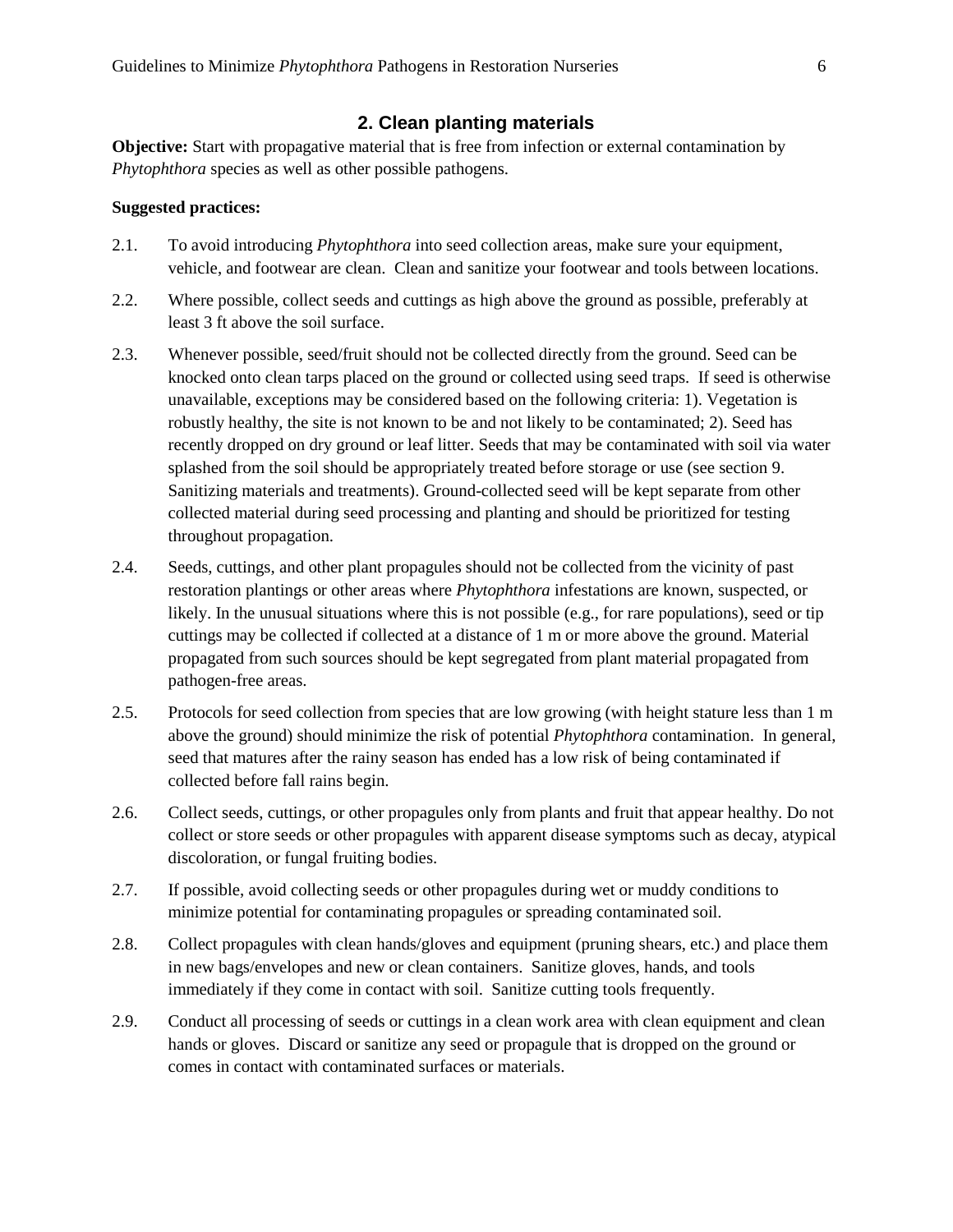- 2.10. Clean seed as soon as possible after collection to remove any debris before storage or stratification. Inspect stored seeds or other propagules regularly and discard materials that develop symptoms in storage.
- 2.11. Where compatible with seed storage and germination requirements, treat seed using heat or appropriate disinfecting chemicals to eliminate seed-borne pathogens or external contamination. Seed treatment may be omitted for species where it is impractical or the risk of seed-borne or contaminating pathogens is negligible.
- 2.12. Do not bring potentially infected or contaminated plant material into clean production areas of the nursery. Properly collected seed and tip cuttings (described above) will normally be free of *Phytophthora.*
- 2.13. Plant propagules that have been in contact with the soil (divisions, tubers, rhizomes, bulbs, etc.) have an elevated risk of being infected or contaminated with *Phytophthora* or other soilborne pathogens. Plant stock originating from such propagules should be segregated from planting material started from cleaner sources, such as seed or cuttings and from other vegetatively propagated material from different localities. The goal is to avoid introducing pathogens, including pathogens that may be endemic to a given site, to new areas or native plant populations via plants that become infected in the nursery.
- 2.14. Plant propagules from the soil (divisions, tubers, rhizomes, bulbs, etc.) should be thoroughly cleaned to remove soil and inspected. Discard propagules that show evidence of decay. Surface contamination can be removed with treatments such as diluted bleach dips, but surface treatments will not eliminate internal infections. Internal infections can only be eliminated by heat treatments, but not all plant propagules will tolerate temperatures needed to kill *Phytophthora* infections.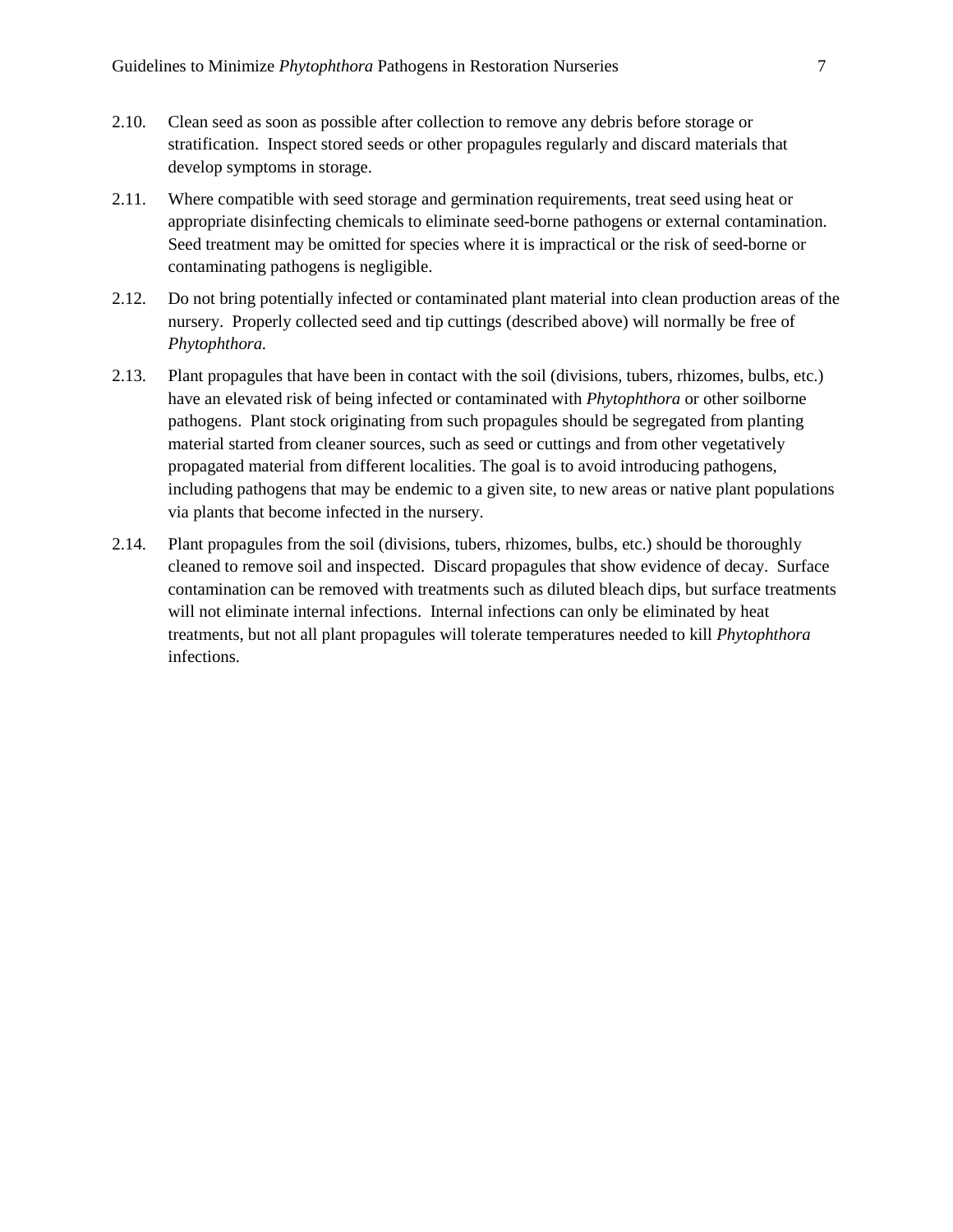### **3. Clean containers**

<span id="page-7-0"></span>**Objective:** Use only clean containers to eliminate these as a potential source of pathogens.

#### **Suggested practices:**

- 3.1. Use only new or cleaned and sanitized pots/flats/containers in the nursery.
- 3.2. Do not allow your clean containers (new or sanitized) to become contaminated. - Store containers off the ground on clean racks or shelves out of reach of splashing water or in covered bins.

 - Never place clean containers on the ground, in water, or on other potentially contaminated surfaces.

- 3.3. Handle used pots and flats as contaminated items. Don't store dirty containers in or near clean areas of the nursery and don't let them accumulate. Clean or dispose of them promptly. Keep used pots and flats in a bin or enclosed area outside of clean nursery area where the contamination can be contained and cleaned up.
- 3.4. Before reuse, containers must be sanitized following an approved procedure (see Recommended Procedures section below "Sterilization of recycled containers"). Most sanitation treatments will be more effective if old potting media and plant material are cleaned off before sanitizing. The container cleaning area should not be in the clean area of the nursery (see "Nursery design, layout, and work flow" below). After sanitation, store and handle to prevent contamination as noted above.
- 3.5. Plant stakes, irrigation emitters and lines, descriptive signs, etc., that are placed on, over, or in pots should be new or sanitized prior to use.
- 3.6. Bins for holding heat-treated potting media should be sanitized before refilling as a precaution to minimize the potential for introducing contamination at this critical control point.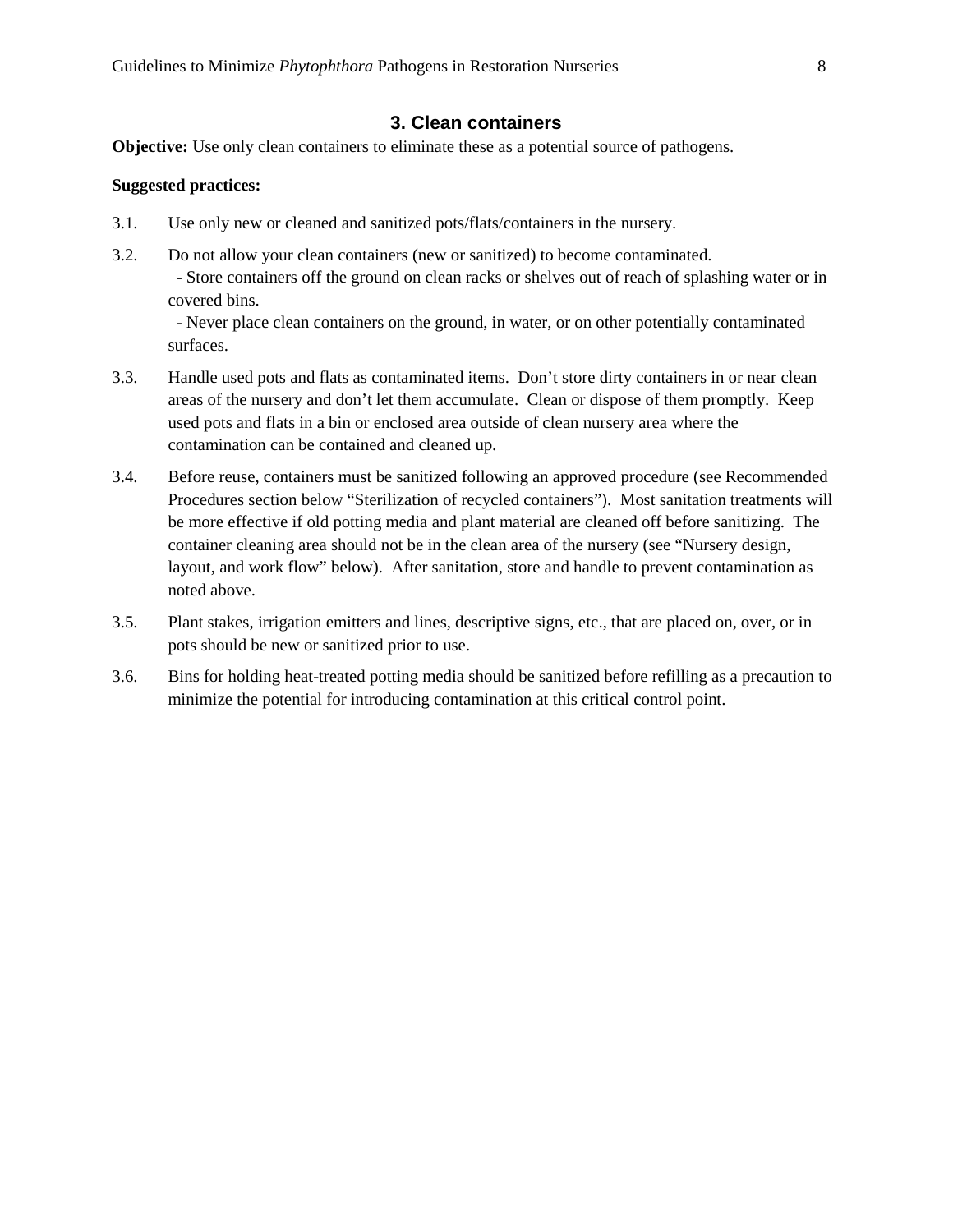### **4. Clean potting media**

<span id="page-8-0"></span>**Objective:** All potting media must be pathogen free and be handled and stored in a manner that precludes contamination.

#### **Suggested practices:**

4.1. All germination and potting media must be pathogen-free. This is optimally accomplished by treatment with moist heat (e.g., using aerated steam or other approved procedures; see Recommended Sanitation Procedures section below).

4.2. Commercial vermiculite and perlite in sealed bags from the primary manufacturer or bagged potting media that has been heat-treated should be pathogen-free if it has been handled in a manner to prevent contamination. Other potting media components (such as soilless media components) may be used without treatment only if they are known to be free of contamination due to manufacture and handling conditions. Commercial potting mixes that are not heat-treated have been sources of pathogens and weeds.

- 4.3. Handle heat-treated potting media in a manner to prevent contamination. Stored heat-treated potting media should not come in contact with the ground or be exposed to water splash or runoff. Do not contaminate heat-treated potting soil by using nonsanitized tools, hands, gloves, or by walking on it.
- 4.4. Store clean planting media in clean, covered bins if possible. For large nursery operations where closed bins are not practical, media may be kept in a contained area on a non-permeable, cleanable surface (e.g., pond liner) that is above grade, sloped to prevent water from draining toward the media, and protected from ground splash or runoff on all sides. Cover the media when not in use. Rigorous sanitation should be observed when adding or removing media from the containment area.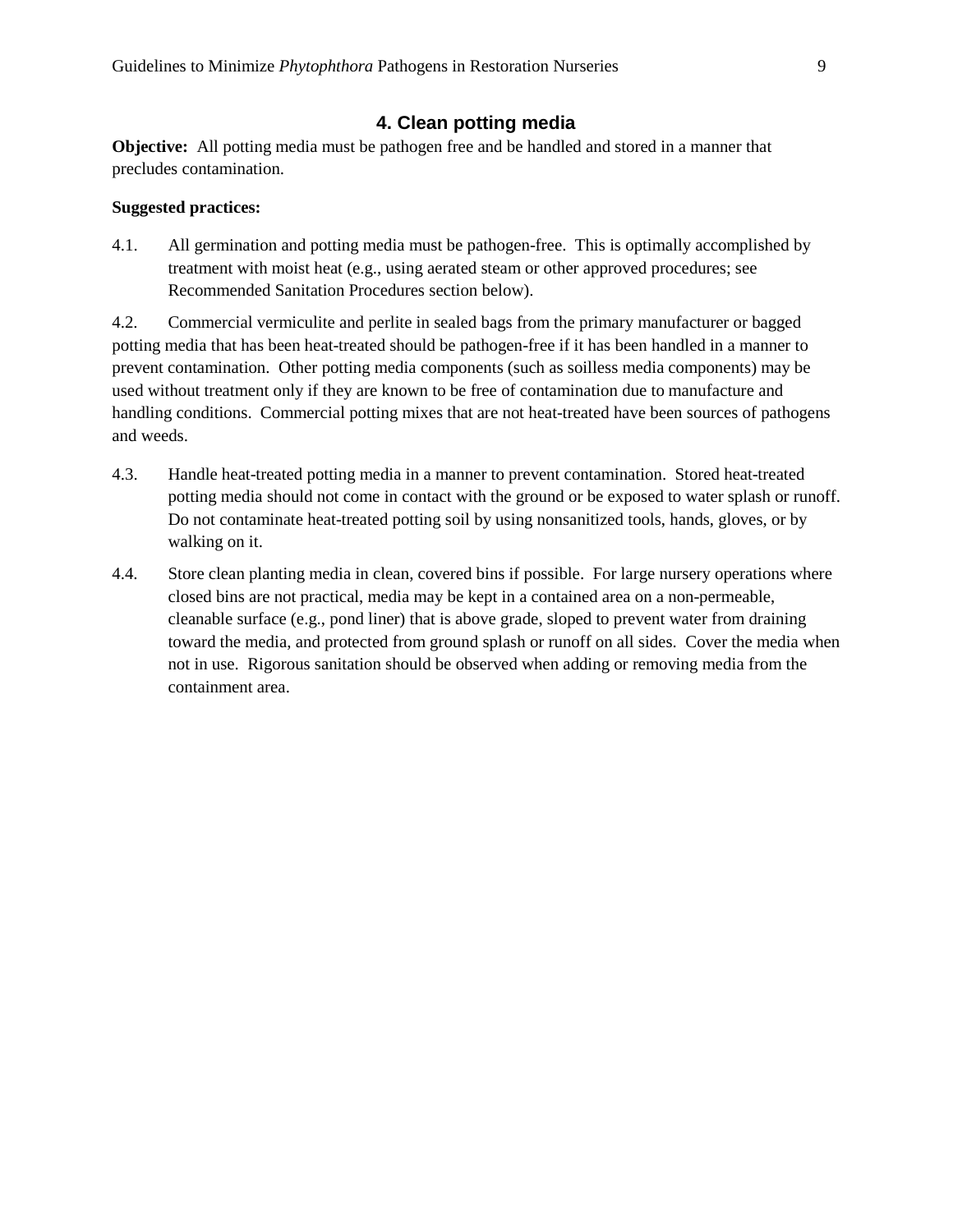### **5. Clean water**

<span id="page-9-0"></span>**Objective:** Use only uncontaminated, appropriately-treated water for irrigation.

- 5.1. Use only clean, pathogen-free water for irrigation and rinsing surfaces. Water should be from treated municipal water supplies (including tertiary-treated municipal recycled water) or wells, and delivered through intact pipes. If recycled water is used, it must be treated with ozone, chlorine, UV, ultrafiltration, or other methods proved to eliminate *Phytophthora* and treatment systems must be monitored to ensure that treatment is effective.
- 5.2. If well water is used, wellheads should be protected from contamination by surface water sources.
- 5.3 Surface waters, especially recycled nursery runoff, are known sources of *Phytophthora*  contamination. Untreated surface waters and recycled nursery runoff should not be used, and plants should not be held where potential contamination from such sources is possible via splash, runoff, or inundation.
- 5.4. Ensure that the plumbing system is intact and properly protected with backflow prevention devices so that contaminants from the soil or runoff water can't enter the system. As discussed under clean production practices, make sure that all hose ends, nozzles, emitters, and other irrigation equipment do not come in contact with the ground and are sanitized before use on clean benches and plants. Re-sanitize drip irrigation equipment whenever it is moved to a different set of plants. For more information see sections 9 and 10 of these guidelines.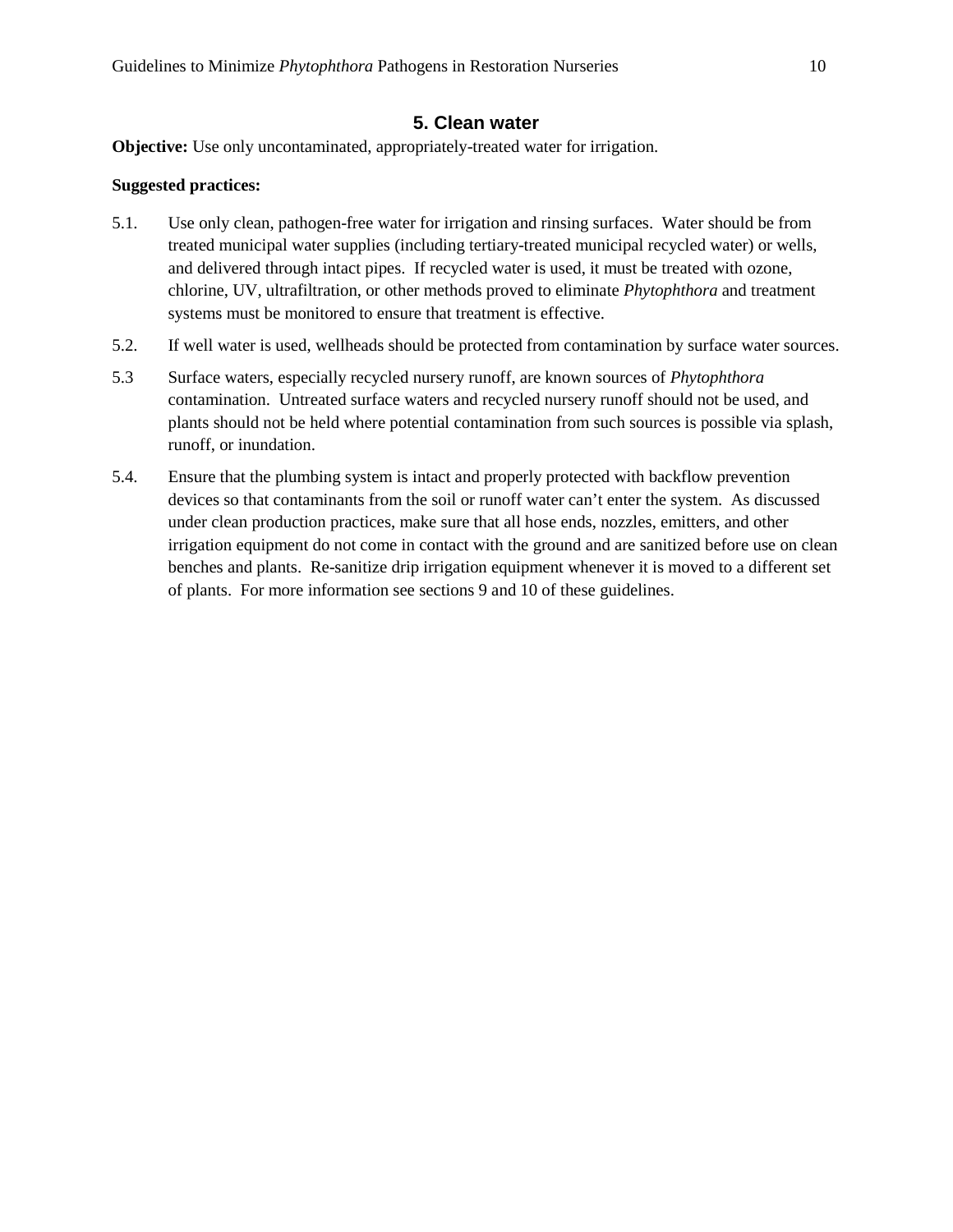### **6. Clean production practices**

<span id="page-10-0"></span>**Objective:** Prevent contamination of initially clean plant materials by consistently following an integrated set of comprehensive phytosanitary working practices.

### <span id="page-10-1"></span>**6.1. Workers and visitors**

**Objective:** Ensure that all personnel that work in or visit the nursery consistently follow phytosanitary practices.

- 6.1.1. Nursery workers should be trained in approved phytosanitary procedures and follow the procedures at all times. Make sure nursery workers have access to resources that discuss clean nursery practices so they understand how *Phytophthora* spreads and the reasons for clean working practices. Encourage workers to ask questions if they are unclear about procedures or their rationale.
- 6.1.2. Clothing worn in clean areas of the nursery should be free of contamination. Don't enter clean areas wearing clothes that have soil from landscaped areas, field sites, trails, or other potentially contaminated areas. Change clothes or use a removable outer layer (apron, smock, or coveralls) if you will be working with contaminated materials (e.g., cleaning used pots) and in clean nursery areas on the same day. Ensure personal protective equipment is clean and sanitized as appropriate.
- 6.1.3. Footwear should be cleaned and sanitized before entering clean areas of the nursery. Clean off all soil and detritus first and finish by soaking the soles and contaminated portions of the uppers with a disinfectant (e.g., quaternary ammonium or 70% alcohol).
- 6.1.4. Use waterproof gloves when possible and clean and sanitize regularly (or discard as needed if using disposables). Use separate gloves for highly contaminated operations such as cleaning used pots.
- 6.1.5. Leather or fabric gloves are hard to sanitize and keep free of soil particles and should be avoided. Where use of these gloves is necessary, use multiple washable pairs and change into clean gloves if gloves become contaminated or when switching between activities that could result in cross contamination.
- 6.1.6. Don't allow volunteers or other workers to bring home-gardening gloves into the nursery unless they are freshly laundered.
- 6.1.7. If not using gloves, wash hands thoroughly with soap and water or hand sanitizer (quaternary ammonium or alcohol based) making sure to clean off all adhering soil.
- 6.1.8. Require nursery visitors to follow the phytosanitary procedures that would apply to nursery workers, including clean clothes, shoes, and hands. Don't allow visitors to enter clean areas or handle plants or clean materials without following the appropriate phytosanitary procedures.
- 6.1.9. Because information related to *Phytophthora* and other pests and diseases continues to expand and recommendations may change, keep in touch with the latest research and regulatory information.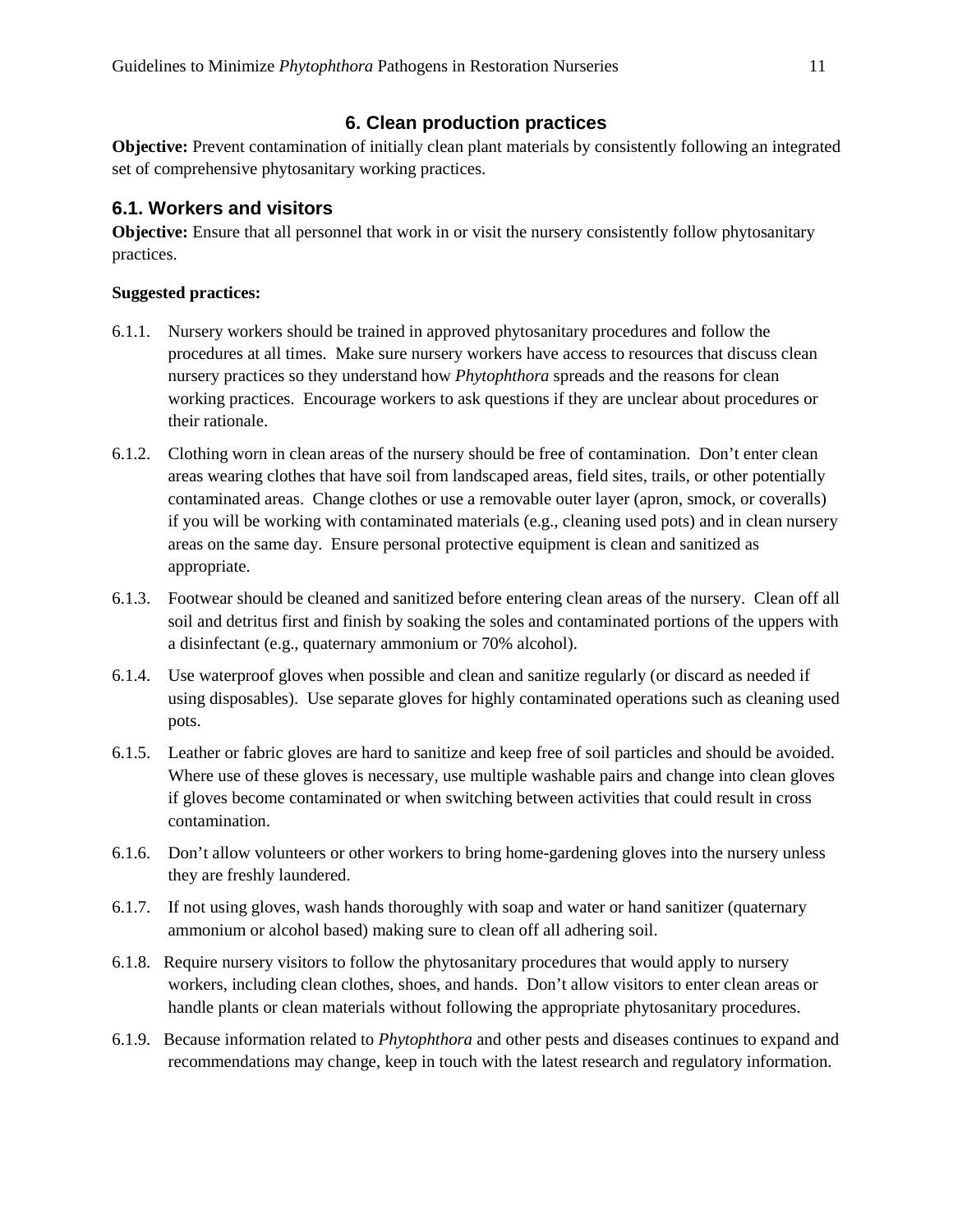### <span id="page-11-0"></span>**6.2. Nursery design, layout, and work flow**

**Objective:** Use the design and layout of the nursery to reduce opportunities for introducing contamination into plant stock.

- 6.2.1. Assess the areas adjacent to the nursery to determine whether they could serve as sources of contamination via flowing water, mud flows, blowing soil or debris, or splash from roads or vegetation. Install drainage, fencing, and barriers where appropriate to mitigate contamination from off-site sources.
- 6.2.2. Consider worst-case conditions (heavy rainfall, high winds, etc.) when designing mitigation measures such as drainage to ensure that these measures will be effective across the whole range of likely weather conditions.
- 6.2.3. Maximize separation between clean and potentially contaminated areas. Don't situate contaminated areas (e.g., trash bins, dirty pot piles) where runoff, splash, or wind can move contaminated soil, water, or debris into clean areas. Separation between clean and contaminated areas should be at least 10 ft (3 m).
- 6.2.4. Use barriers and controlled access to restrict movement from contaminated to clean areas and require sanitation at entry points into clean areas.
- 6.2.5. Keep the size of contaminated areas to a minimum. Use solid surfaces, catchments, and drains to capture and remove contaminated soil, debris, and runoff to minimize opportunities for spread into clean areas.
- 6.2.6. In and near clean areas, use closed bins or dumpsters for disposal rather than cull piles that can serve as sources of contamination. Areas for handling and discarding culls should be outside of the nursery clean areas and should not be located where wind or flowing water could carry contamination into the nursery.
- 6.2.7. Organize the flow of work in the nursery so that contamination from old plants, containers, and soil won't be spread to clean materials and areas.
- 6.2.8. Consider how and where deliveries are made and avoid having contaminated vehicles and equipment enter clean production areas. Any vehicles entering clean areas of the nursery should be free of soil and debris.
- 6.2.9. Use signage at all access points that specify decontamination procedures required before entry. Use signage to emphasize clean working practices.
- 6.2.10. Establish wash and decontamination stations that are easy to use at all entrances to clean areas.
- 6.2.11. Make it easy for workers to follow clean production practices. Install hangers to keep hose ends off the ground. Have sanitation supplies such as brushes and disinfectant sprayers staged in convenient spots in working areas or have workers carry these supplies on their tool belts. Use an easily cleanable cart equipped with sanitation supplies that can be used as a clean working surface in the nursery.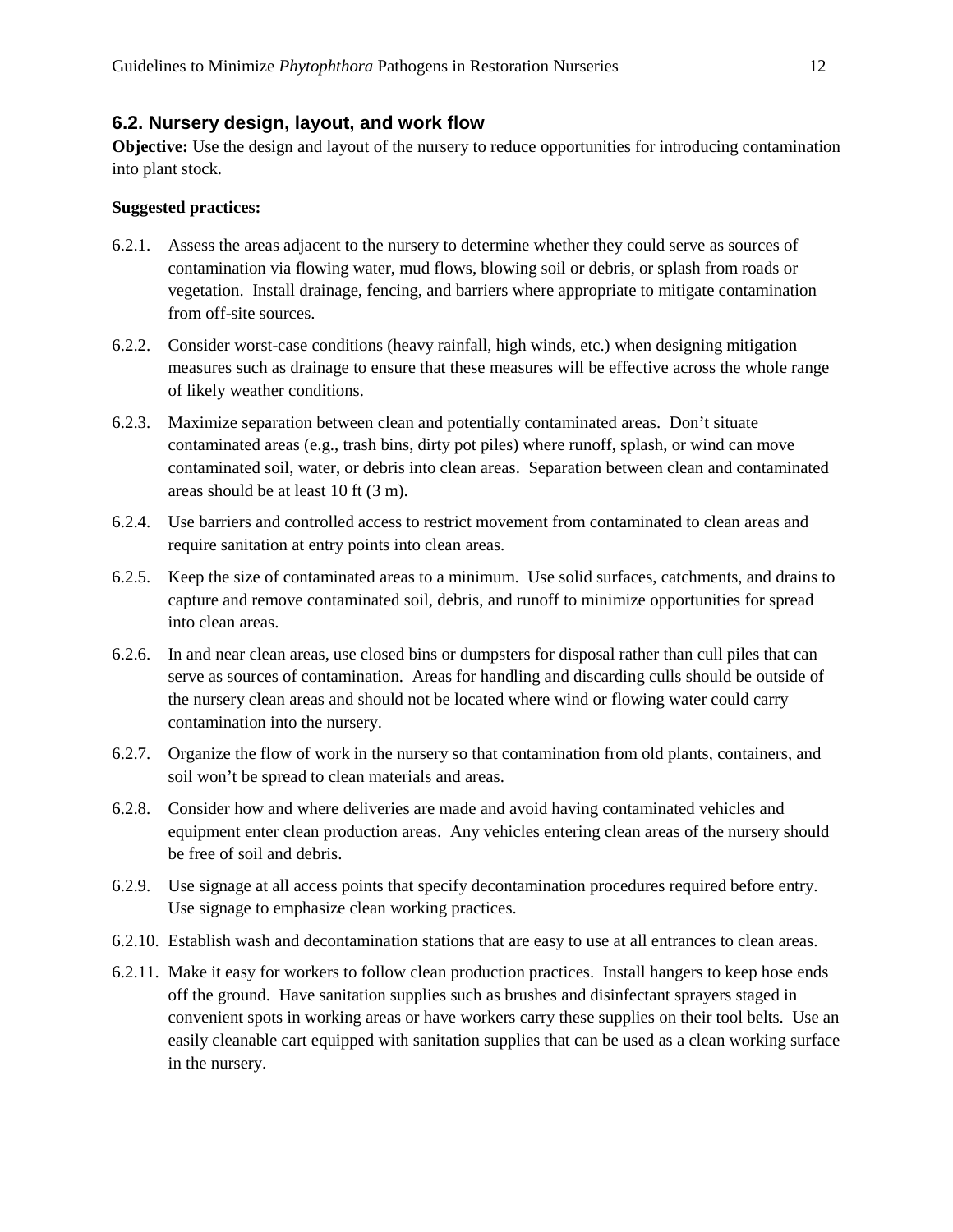#### <span id="page-12-0"></span>**6.3. Benches and growing areas**

**Objectives:** Provide enough space between plants and potential sources of contamination to minimize the risk of contamination via water splash.

- 6.3.1. Keep all plants on benches so that the bottoms of plant containers are at least 2 ft (60 cm) above the underlying surface (3 ft is preferable) to minimize the risk that water splashed from that surface will contaminate plants or benches.
- 6.3.2. Bench tops should be made of expanded wire mesh or other nonporous open materials that do not allow water movement between pots and can be effectively sanitized. Plywood, wood pallets, or similar solid surfaces that allow water to pool or run laterally are not acceptable. Do not use benches that have wide horizontal surfaces that can catch and hold water or debris. Potting benches and similar areas that need to be decontaminated frequently should be made of nonporous materials that are easy to clean and sanitize.
- 6.3.3. Wood is difficult to keep clean and to sanitize, so its use in nursery benches is generally discouraged. Wood is acceptable in applications such as upright members (bench legs) or other supports that do not catch soil, water, plant debris, etc.
- 6.3.4. Manage surfaces underneath benches and in walkways and driveways to prevent puddles, eliminate potential for splash, and remain free of weedy vegetation. Maintain adequate drainage and use gravel, landscape fabric, pavers, concrete, or other materials to keep underlying soil covered and avoid having exposed wet soil or mud.
- 6.3.5. Allow as much space as possible between benches and between blocks of plants within benches to minimize the potential for cross contamination via splash, which can readily occur to horizontal distances of at least 3 to 5 ft. Barriers that prevent splash between blocks can prevent cross-contamination of blocks that are more closely spaced. Note that if contamination is detected, all plants within splash distance of a *Phytophthora*-infected plant or block of plants need to be quarantined for further testing or discarded, so maintaining separation helps localize spot infestations to the fewest plants possible.
- 6.3.6. Increase spacing between pots within blocks where possible to reduce the potential for pot-to-pot splash.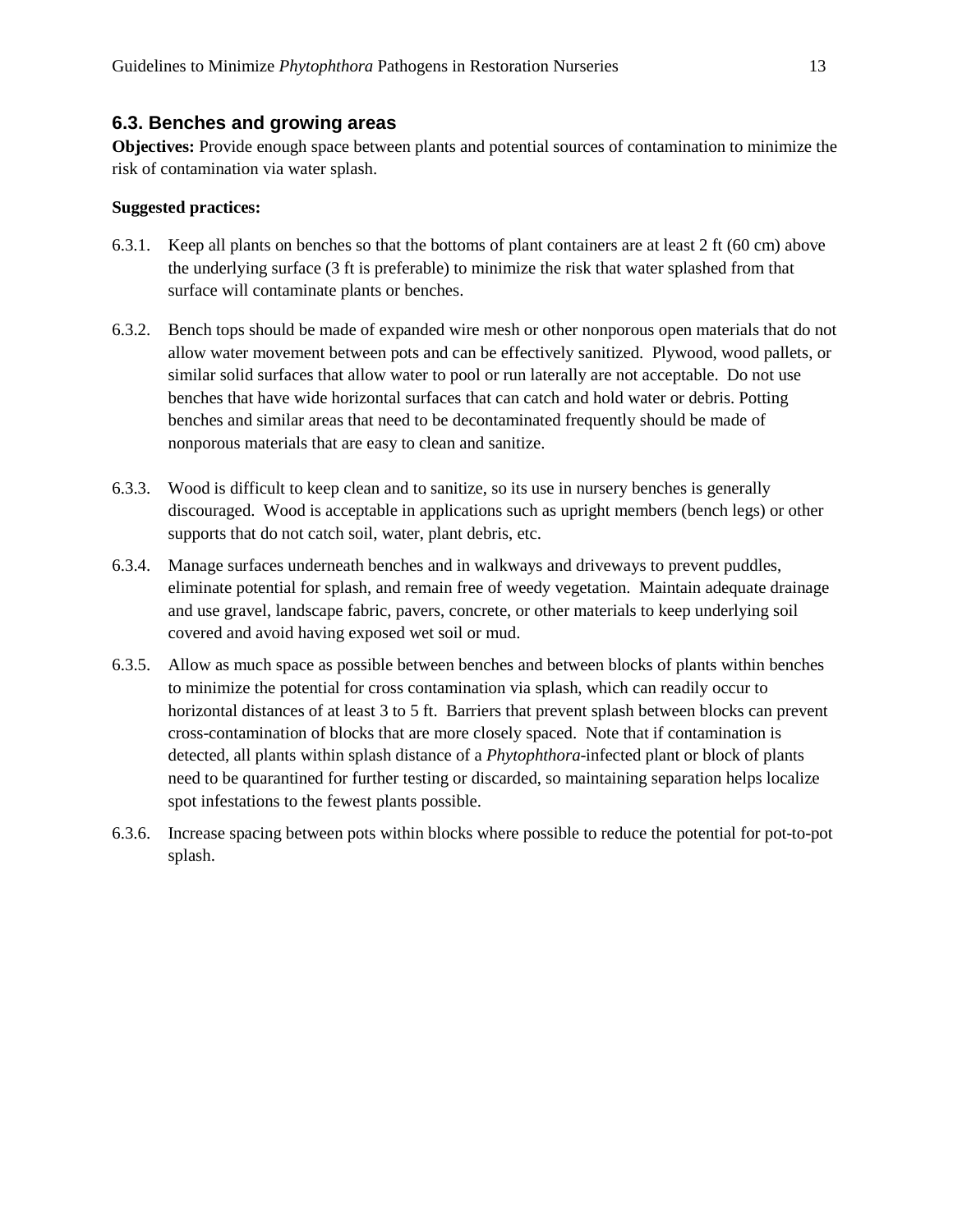#### <span id="page-13-0"></span>**6.4. Tools, surfaces, and the nursery environment**

**Objectives:** Use thought and care in all aspects of plant handling to prevent contamination in various plant production and maintenance activities.

- 6.4.1. Provide disinfectant footbaths or other decontamination supplies (brushes and disinfectant sprayers) for sanitizing footwear at all entrances to clean areas. Workers may also use a separate set of sanitized shoes or boots that are used only in the clean area. Sanitize these at least daily, see sections 9 and 10 of these guidelines for further details.
- 6.4.2. Items (including workers' gloves or hands) that have been in contact with the ground or other potentially contaminated surfaces or materials must be sanitized before being placed in contact with clean plant materials, pots, soil, or benches.
- 6.4.3. Do not insert unsanitized items in the plant potting media (including your finger to check moisture). If you need to probe into the pots of multiple plants, use clean and sanitized tools, implements, fingers, etc., as you move from plant to plant.
- 6.4.4. Clean and sanitize hands, surfaces, and implements periodically when handling many plants successively in operations such as repotting. Clean and sanitize hands/gloves, tools, etc., when switching between different blocks of plants.
- 6.4.5. Assign tools and equipment for exclusive use in the clean production area. Heat-treated potting media should also have dedicated clean tools. Provide clean storage areas where tools can be stored off the ground and away from splashing water. Tools and equipment should be stored clean and sanitized before use.
- 6.4.6. Avoid unnecessary handling, rearranging, and moving of plants. Handling increases chances for contamination. Rearranging plants can obscure patterns that might indicate a disease or pest problem, and can also increase the chances for spread by giving infected plants new sets of neighbors.
- 6.4.7. Do not place container stock on the ground or unsanitized surfaces at any point. Plants that are potentially contaminated through improper handling should be discarded or moved to a quarantine area and not left in clean areas. It is better to lose one plant than to risk contaminating an entire block.
- 6.4.8. Place plants and other clean items only on clean or sanitized surfaces if it is necessary to move them. Clean intact sheets of plastic or paper may be used as a clean working surface.
- 6.4.9. Clean and sanitize benches before placing a different set of plants or other clean items on them.
- 6.4.10. Remove suspected diseased plants as soon as problems are seen. Transfer to a quarantine area for testing. Note the locations on the bench by leaving empty spots and make notes indicating date, symptoms, and test results. Monitor and test adjacent plants as appropriate (see 6.6. Inspection and testing below).
- 6.4.11. Promptly dispose of culls and disposable contaminated materials by placing them in a closed waste container. Do not maintain containers of contaminated waste or culls in the clean area. After use, take them to the waste disposal area and clean and sanitize the container before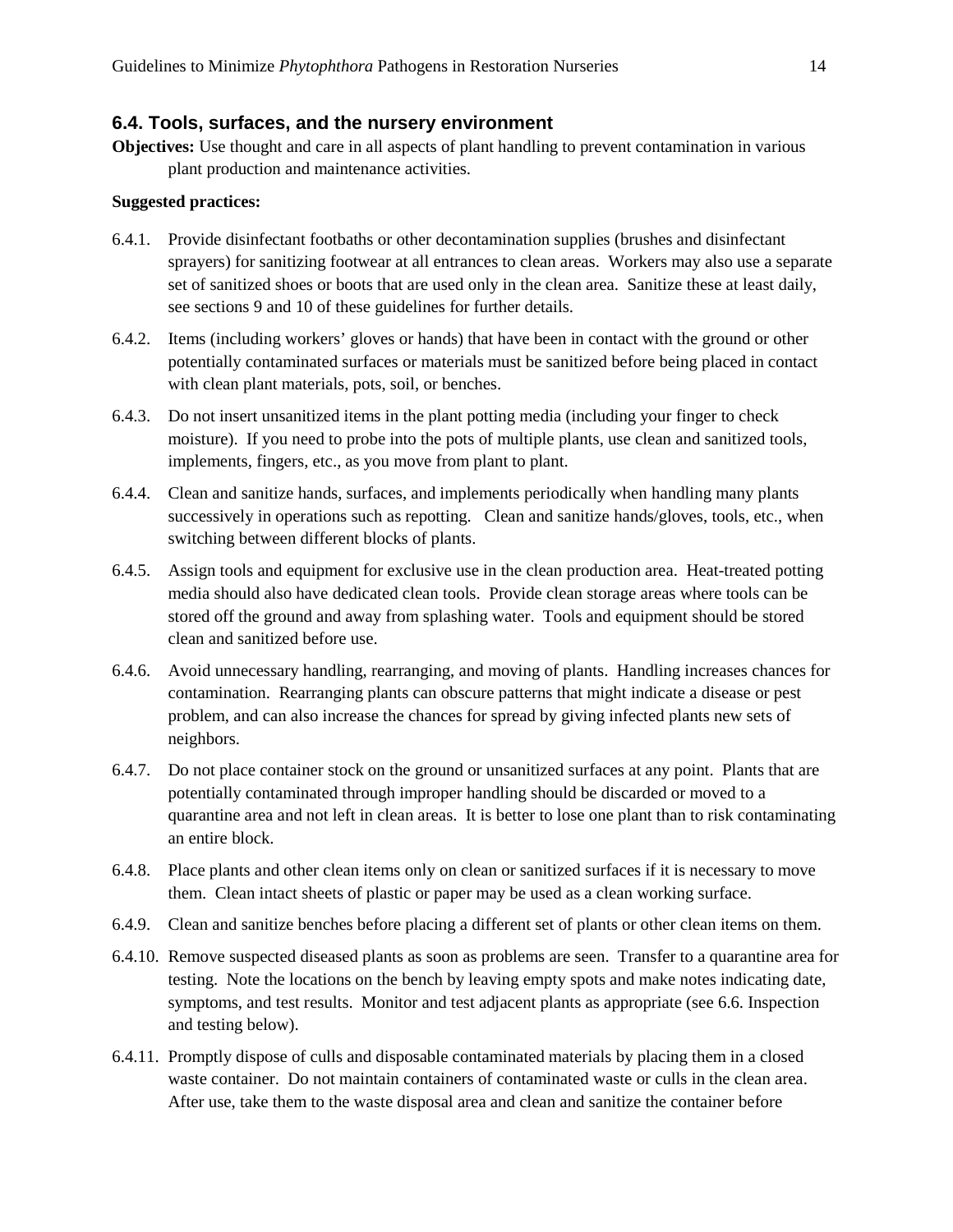bringing it back to the clean area. Alternatively, use disposable bags for waste collection, seal, and take directly to the waste disposal area.

6.4.12. Maintain general cleanliness in the nursery by removing plant debris and spilled potting media. Avoid creating dust and splash when cleaning.

### <span id="page-14-0"></span>**6.5. Irrigation practices and management**

**Objective:** Manage irrigation to minimize the risk of introducing contamination and development of *Phytophthora* diseases.

- 6.5.1. Use low water pressure and small droplet sizes when irrigating to minimize splash between containers.
- 6.5.2. Schedule overhead irrigations to minimize the duration of leaf wetness.
- 6.5.3. Use drip irrigation where feasible to minimize the potential for splash between containers. Thoroughly sanitize drip irrigation equipment whenever it is moved between different plants.
- 6.5.4. Avoid excessive irrigation or stressing plants with inadequate water. Consider water loss from evapotranspiration, inputs from rainfall, plant and pot size and other factors when scheduling irrigations.
- 6.5.5. Keep irrigation wands, nozzles, and hose ends at least 3 feet (1 m) off the ground on clean, sanitized hooks or racks. The same standard applies to any portion of a hose that may come in contact with or will be held over plants or benches during use. Resanitize these items after any contact with the ground or other potentially contaminated surfaces. Overhead hose reels (like those used in auto shops) are somewhat expensive, but potentially an easy way to avoid contaminated hoses in a small nursery.

### **6.6. Use of amendments and chemicals**

**Objective:** Avoid applying materials to plants that may be contaminated with pathogens or that will interfere with the testing procedures used to detect and eliminate infected plants in the nursery.

- 6.6.1. Do not apply materials to plants (e.g., compost tea, organic amendments, organic fertilizers) unless you have reliable documentation that they (a) are free of *Phytophthora* and other pathogens and (b) have been stored and handled in a way to prevent contamination.
- 6.6.2. Do not apply systemic oomycete suppressive compounds (commonly called "fungicides") because these compounds suppress *Phytophthora* and can interfere with *Phytophthora* detection but do not eliminate *Phytophthora* infections. These include fertilizers containing phosphite or phosphonate salts (note: phosphites have suppressive activity against *Phytophthora* diseases; phosphates are fertilizers with no such activity) as well as "fungicides" labeled for use against *Phytophthora*. Early detection of a *Phytophthora* introduction into the nursery may be thwarted by use of these chemicals, allowing spread to occur undetected. Infected plants may show no obvious symptoms, but when planted into the field, disease suppression declines as the chemicals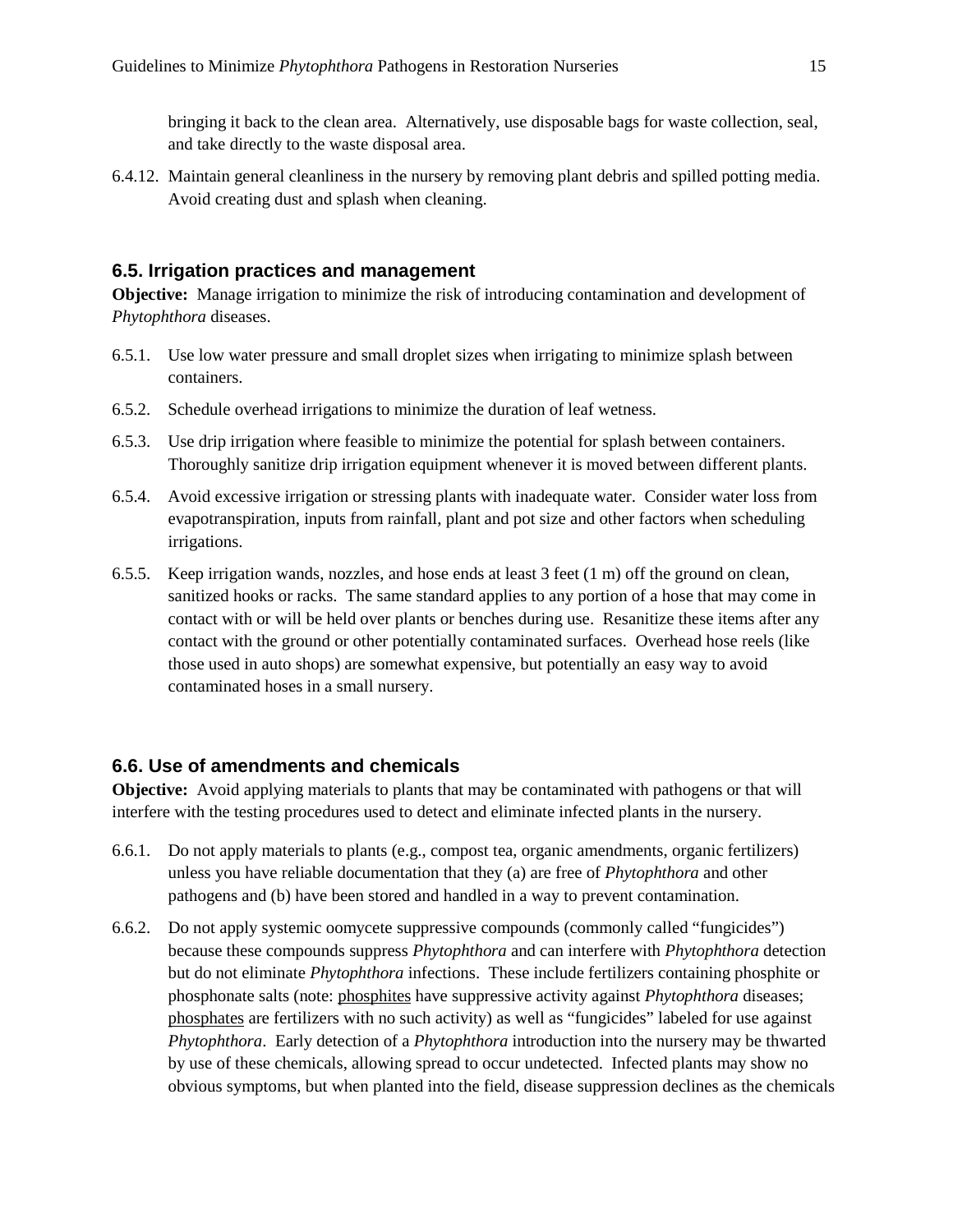degrade. The pathogens can resume activity, leading to both plant decline and infestation of the planting site.

6.6.3 Biological control agents (e.g., soil bacteria or fungi) or other microbial additives applied to plants or potting media must be free of plant pathogens. The use of such agents is discouraged.

### <span id="page-15-0"></span>**6.7. Inspection and testing**

**Objective:** Identify potentially diseased material at the earliest possible stage so it can be culled in a timely manner to prevent further spread in the nursery. Note that with clean inputs and clean production practices, the need for testing will be minimized and tests should show no *Phytophthora* detections. If *Phytophthora* contamination is detected in the nursery, you will need to reevaluate your practices (see "7. Record Keeping" below) and look for possible avenues of contamination.

- 6.7.1. Visually inspect all plants regularly and frequently (at least weekly) for poor growth or appearance. Special attention should be given to cutting flats. Shoot symptoms in *Phytophthora* infected plants may include (in order of increasing severity): low vigor, stunting, off color, intermittent wilting or water stress symptoms, leaf tip dieback, leaf blight, root collar and/or stem cankers, whole plant wilting or necrosis.
- 6.7.2. Look for patterns of symptoms in the block that may suggest spread from one or more infected plants. This will not be possible if you rearrange plants on the bench.
- 6.7.3. Remove suspected diseased plants from the clean production area in a manner that will prevent contamination of other remaining plants. In particular, don't let water or potting media from removed containers to fall into other containers or onto clean surfaces. Place pots in a plastic bag or clean container before moving.
- 6.7.4. The positions of removed plants on a bench should remain unoccupied at least until testing has been completed. Quarantine adjacent plants (hold in place without selling or moving) within 6.5 ft (2 m) of suspected diseased plants until testing is completed.
- 6.7.5. When examining root systems, remove suspect diseased plants from the clean area to a contained, cleanable surface. Look at as much of the root system as possible by separating roots from the potting media; rinse with water if needed to see roots more clearly. Roots with severe *Phytophthora* rot may appear discolored, mushy or decorticated (outer soft tissues slough off, leaving only the woody vascular tissues). In less decayed roots, you may only see decay or discoloration of small side roots or newly-emerging root tips and overall root growth may be less than expected. There may be areas of apparently healthy roots and others that show decay. At early stages of disease or in some species it may be difficult to see any clear symptoms of disease.
- 6.7.6. Plants with possible disease symptoms and surrounding plants should be tested for the presence of *Phytophthora,* or other pathogens if appropriate, following an approved protocol.
- 6.7.7. If *Phytophthora* is detected within a block of plants, all plants within a 1 ft radius of the edge of the affected container(s) should be removed from the block and subjected to further testing. If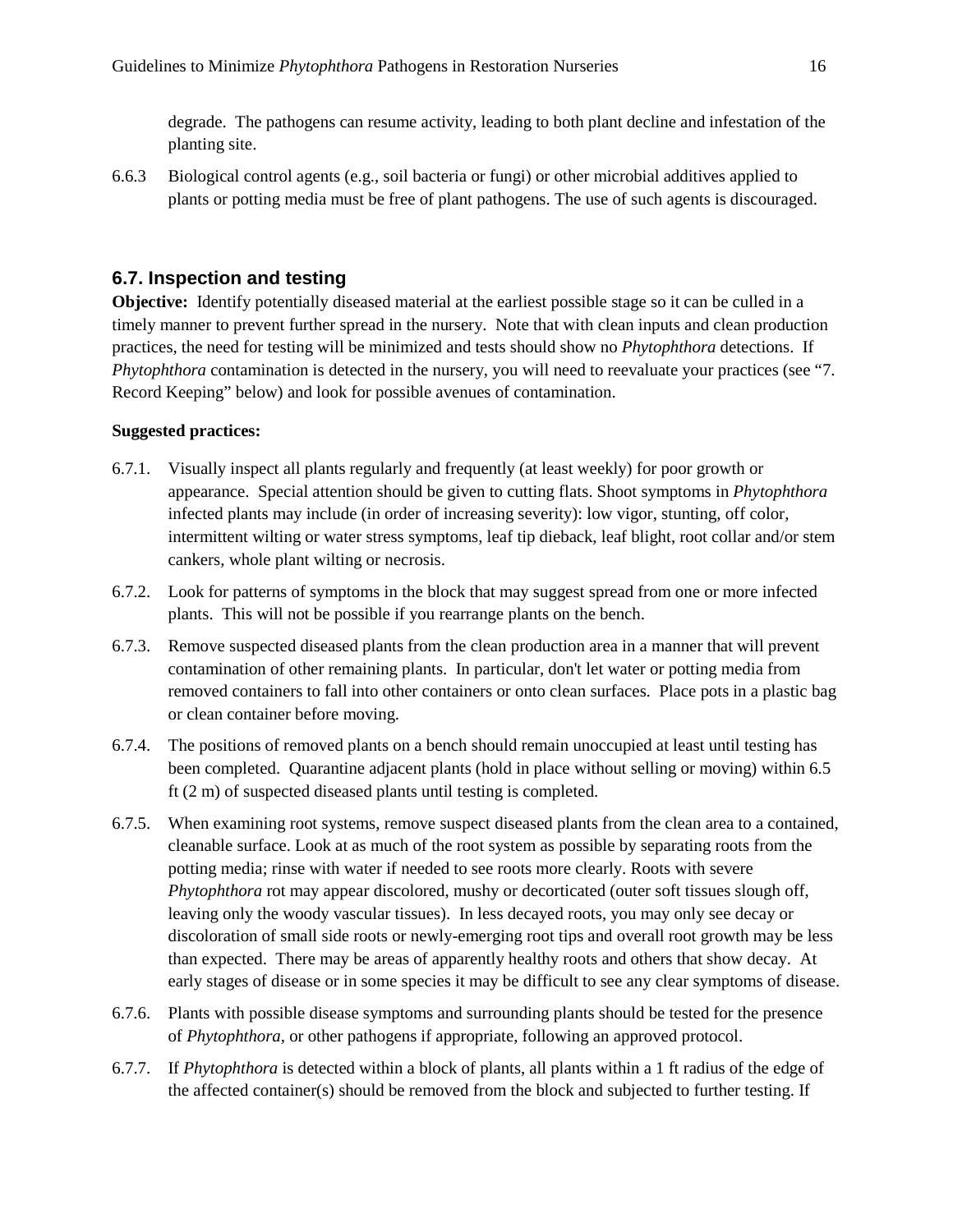additional detections are made in this sample, all containers within 2 meters (6.5 ft) from the edge of the detection should be removed from the clean production area and quarantined or destroyed. Blocks adjoining the removed plants should be quarantined in place pending further testing to determine whether the contamination is related to the batch or is related to the block (see definitions). If possible, use bench level testing (see *Phytophthora* testing procedures document) to test the suspect block and other materials from the same batch that may be in other blocks.

- 6.7.8. Dispose of all plants in contiguous blocks that test positive for *Phytophthora*. Quarantine and continue to test adjoining blocks until you delimit the extent of infected plant material. Plants adjacent to a detection can be considered uninfected if no detections are made in two successive tests conducted at least 2 weeks apart under suitable test conditions. If the pathogen is under quarantine or regulation (for example, *P. ramorum*) the rules from th[e APHIS confirmed protocol](https://www.aphis.usda.gov/plant_health/plant_pest_info/pram/downloads/pdf_files/ConfirmedNurseryProtocol.pdf) may apply.
- 6.7.9. Thoroughly sanitize bench surfaces, irrigation equipment, and other items and surfaces that may have been in contact with *Phytophthora*-infected plants.
- 6.7.10. Seek diagnostic help from qualified experts if you encounter unfamiliar pests or disease symptoms.
- 6.7.11. Bench-level testing (see http://phytosphere.com/BMPsnursery/testingShell.htm) can be used to test for the presence of *Phytophthora* in blocks of plants that do not show obvious symptoms as a quality control check. Rotate the testing among blocks, with emphasis on plant material that has been in the nursery the longest.
- 6.7.12. Sentinel plants (hosts that are highly susceptible to *Phytophthora* infection and readily show shoot symptoms) may be used as a screening tool for possible *Phytophthora* infection in the nursery, and be incorporated in various parts of the nursery as described under recommended procedures below. Sentinel plants should be inspected along with ordered plants. If symptoms of decline or plant death are observed in sentinel plants, they should be immediately removed from the block and tested for *Phytophthora* following an approved protocol.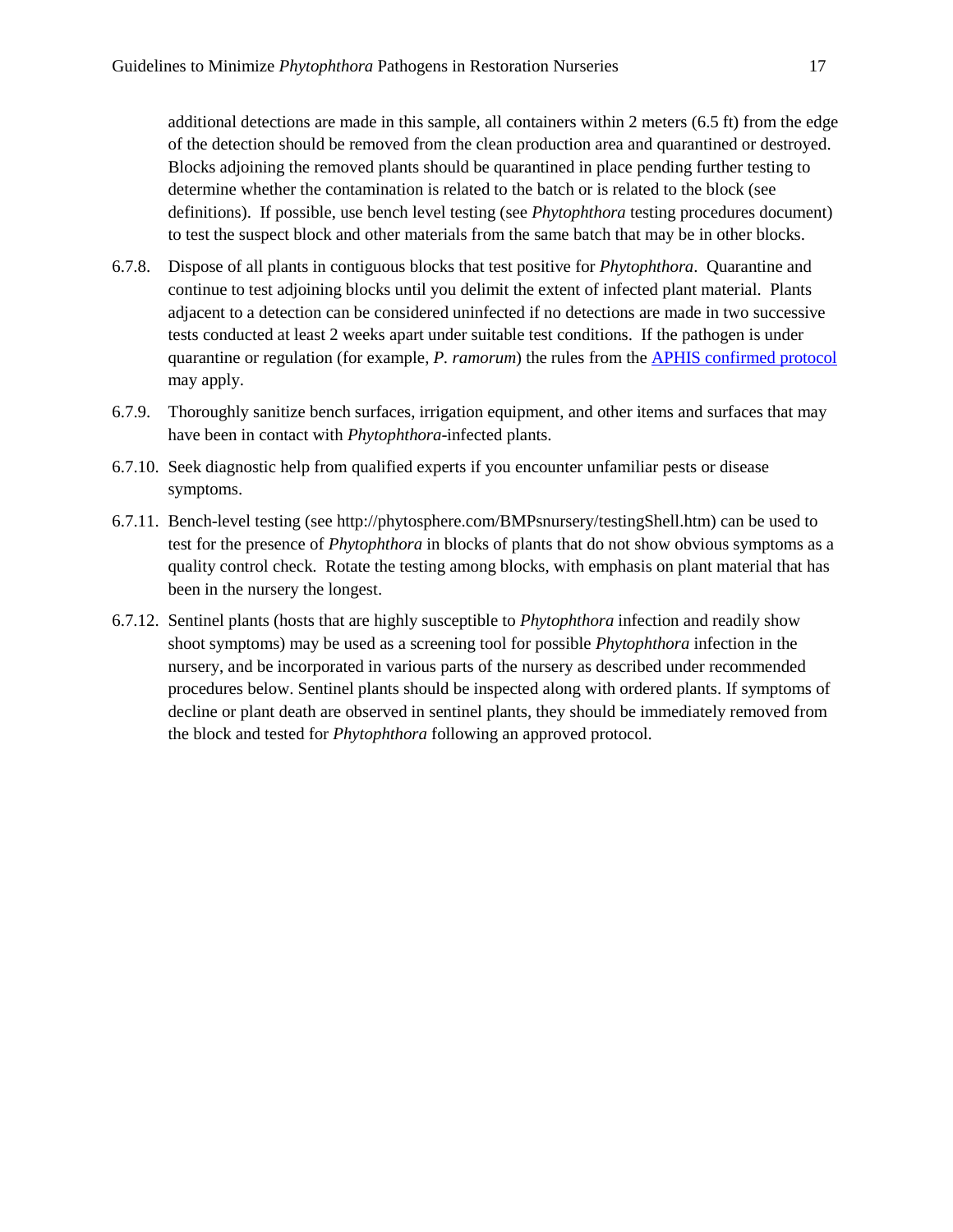### **7. Record keeping**

<span id="page-17-0"></span>**Objective:** Maintain records that verify that inputs are clean, nursery workers are complying with clean production practices, and facilitate traceability of materials used for the production process.

#### **Suggested records:**

- **7.1. Plans and procedures:** Maintain detailed plans for implementing management practices that can be used for worker training and reference. Post relevant procedures in work areas where they will be applied.
- **7.2. Records:** Record data and maintain records needed to verify compliance with clean production practices. Logged entries should include dates and employee initials. All records should be available for review by certifying agents or buyers and copies should be provided upon request.
- **7.3. Planting materials:** Maintain dated logs noting collection locations or sources, propagule types, collector name(s), species, location, and notes on environmental conditions or any exceptional circumstances, storage (e.g., dates, locations, temperature) and treatment (e.g., dips, heat treatment) parameters. Information considered proprietary need not be disclosed, but information showing compliance with phytosanitary procedures should be documented to the degree possible.
- **7.4. Containers:** Keep a log that tracks the type of pots and flats used (new or reused) for each batch of plants. If reused containers are used, note cleaning and sanitation details (when treated, by whom, how).
- **7.5. Potting media:** In dated logs state the source and treatment of potting media, (including time and temperature data).
- **7.4. Water:** Document the water supply used, including practices used for maintaining wellhead integrity, if applicable. If using municipal sources, make note of when maintenance occurs, such as repair of broken pipes, etc.
- **7.5. Production practices:** Compliance with phytosanitary procedures should be documented to the degree possible with dated log sheets. Dated logs should include records for testing or refreshing disinfectant solutions (post a log sheet near the site), plant health inspections, checklists, and other records used to emphasize and maintain clean production practices.
- **7.6. Testing:** Keep track of which batches or individual plants have been tested, where they were located in the nursery, and dated results. Document further actions taken based on test results (retesting or scheduled retesting, plants destroyed, moved to quarantine area, etc.) and any follow-up or determinations as to the source of identified detections.
- **7.7. Plant batches:** Use pot labels to identify each plant batch. The batch number should allow you to identify the type and source of plant propagules used, dates of potting and repotting, type of potting media used and how/when it was treated, testing, and other production inputs and handling. This information is critical for tracing potential sources of contamination if plants in a given batch are found to be infected.
- **7.8. Worker training:** For all workers, keep track of training that was conducted (when, by whom, topics). Make sure nursery workers have read guidelines and other related materials and have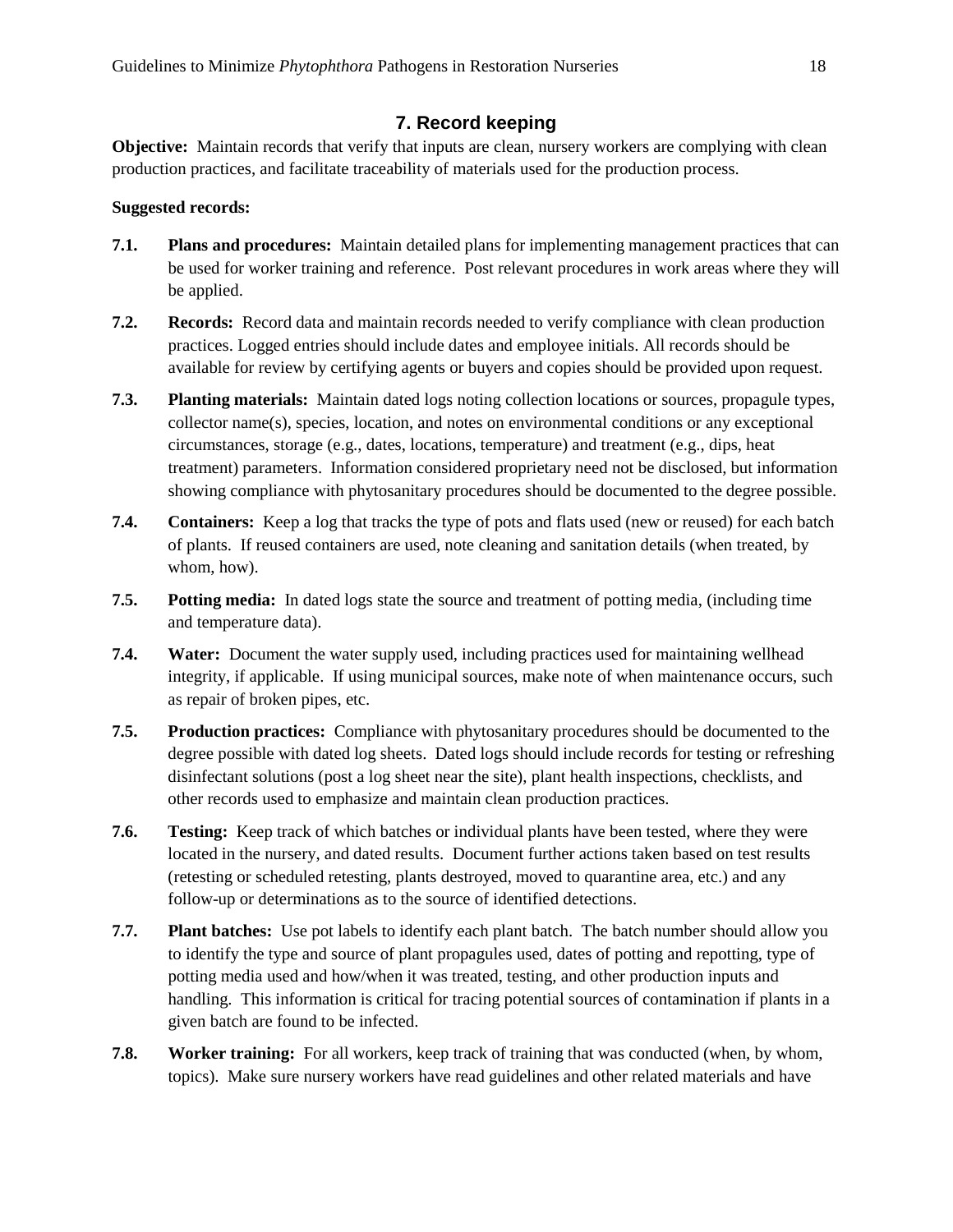enough training to follow them. Keep copies of guidelines and related procedures available for quick reference in the nursery.

### **8. Delivery of finished plant material**

<span id="page-18-0"></span>**Objective:** Follow phytosanitary procedures to maintain clean stock until it has been transferred to the customer.

#### **Suggested practices:**

- 8.1. Workers should follow the phytosanitary protocols and principles already explained in this document to prevent contamination of plants as they are moved back and forth in vehicles or carts for delivery.
- 8.2. Place plants only on clean sanitized surfaces for transport. Do not move plants in unsanitized carts or wheelbarrows. Be sure to sanitize handles.
- 8.3. Clean paper or plastic sheeting can be used to provide a clean surface as long as these materials are intact.
- 8.4. Only plants that have been handled under phytosanitary conditions and maintained in clean vehicles can be considered for return to the nursery. Such material should be kept separate from other plants and not mixed back into clean production blocks. Plants delivered to clients or sites should not be returned to the nursery.

#### **Special note: Buy-Ins**

<span id="page-18-1"></span>Buy-ins present a considerable risk of pathogen introduction into your nursery operation so you should avoid bringing in plants if at all possible. If you must bring in plant materials, maintain plants in a quarantine area that is segregated from the clean areas of your nursery for at least a couple of months. At the end of the holding period, assay the plants using individual pot baiting (for small numbers of plants) or bench level baiting (for larger numbers or plants; see *Phytophthora* testing procedures). You should also inspect the foliage for evidence of foliar *Phytophthora* infection caused by species such as *P. ramorum* as well as symptoms of other diseases*.* Some of the root-rooting *Phytophthora* species can also cause foliar lesions, especially on lower leaves. Suspect foliar lesions can be tested using immunoassay strips.

Document plants that were brought in and inform clients which plants were not grown under your conditions from the start. Clients may not accept such material or may require you to more intensively test these plants before delivery. To maintain the best level of biosecurity for your nursery, do not move buy-in plants into clean production blocks. Maintain them in separate areas that can be managed under quarantine conditions. Note that after 30 days, accepted buy-in plants will be considered part of your inventory for regulatory purposes. Document the origin of all plants and where they are eventually placed.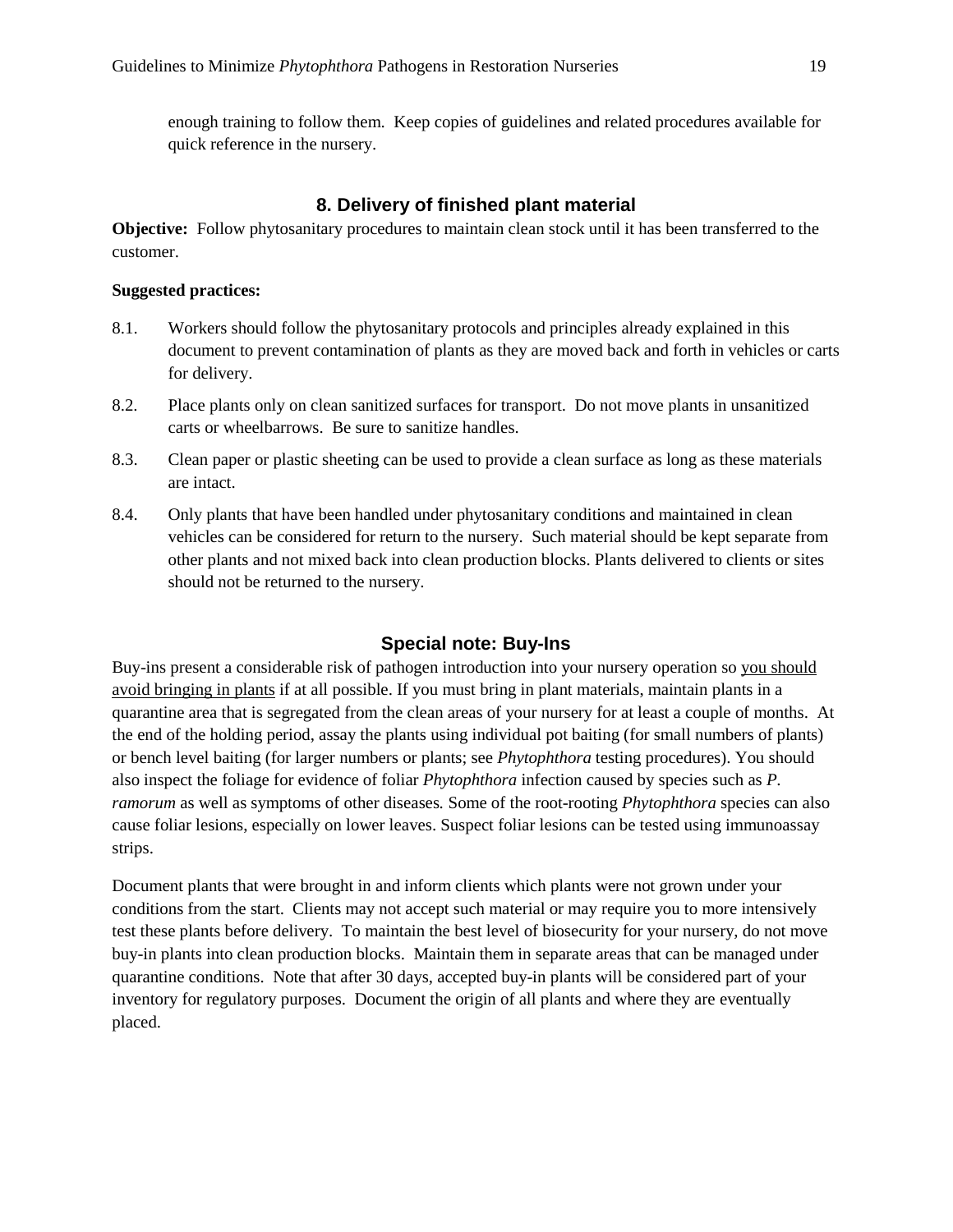### **9. Sanitizing materials and treatments**

<span id="page-19-0"></span>This section discusses selected chemicals and treatments that are used to kill propagules of *Phytophthora* and other plant pathogens that are present in or on materials used for nursery production. It is important to understand the appropriate uses and limitations of each treatment. Chemicals and heated materials can pose safety hazards to workers. Personnel should identify and observe all necessary safety precautions to protect themselves and others from injury. All chemicals should be handled, stored, and disposed of in accordance with applicable local, state, and federal regulations.

## <span id="page-19-2"></span><span id="page-19-1"></span>**9.1. Chemical sanitizing agents**

### **9.1.1. Aqueous chemical sanitizers**

Several types of chemical sanitizing agents are used in aqueous (water-based) solutions. These include:

- chlorine bleach (sodium hypochlorite, NaOCl)
- quaternary ammonium compounds
- hydrogen dioxide (=hydrogen peroxide, formulated with peroxyacetic acid)

These materials can be used to sanitize a variety of materials, including containers, benches, and other surfaces. All of these materials are deactivated when they contact soil or organic matter. Therefore solutions become ineffective with use and over time. The following general procedures apply to all of these materials.

- Sanitizing solutions should be freshly made or tested before use to ensure target concentrations. Test strips are available to check the concentrations of these materials.
- Use only clean water free of organic debris or rust for diluting the chemicals. Water contaminants can deactivate sanitizing chemicals.
- Before treatment, surfaces should be brushed or rinsed to remove debris, soil, old potting media, etc., to the degree possible. Note that if items are rinsed with water first, they should be allowed to dry to the point that the sanitizing solution is not diluted excessively.
- A sufficient amount of the sanitizing solution needs to be in contact with all portions of the items being treated for at least the minimum specified time. In general, treated items should be fully immersed or flooded with a film of liquid for the duration of the treatment time.
- It may be necessary to dry or rinse treated items after treatment to remove chemical residues for some uses.

**Bleach (sodium hypochlorite) solutions.** Concentrations of sodium hypochlorite vary in available bleach products, so the concentration in any given product should be checked, and the dilution rate adjusted as necessary before preparing solutions. Table 1, below, provides dilutions for several common bleach concentrations. The final sodium hypochlorite concentrations in these diluted bleach solutions (about 0.525%) is equivalent to 5000 ppm (or 0.5%) available chlorine.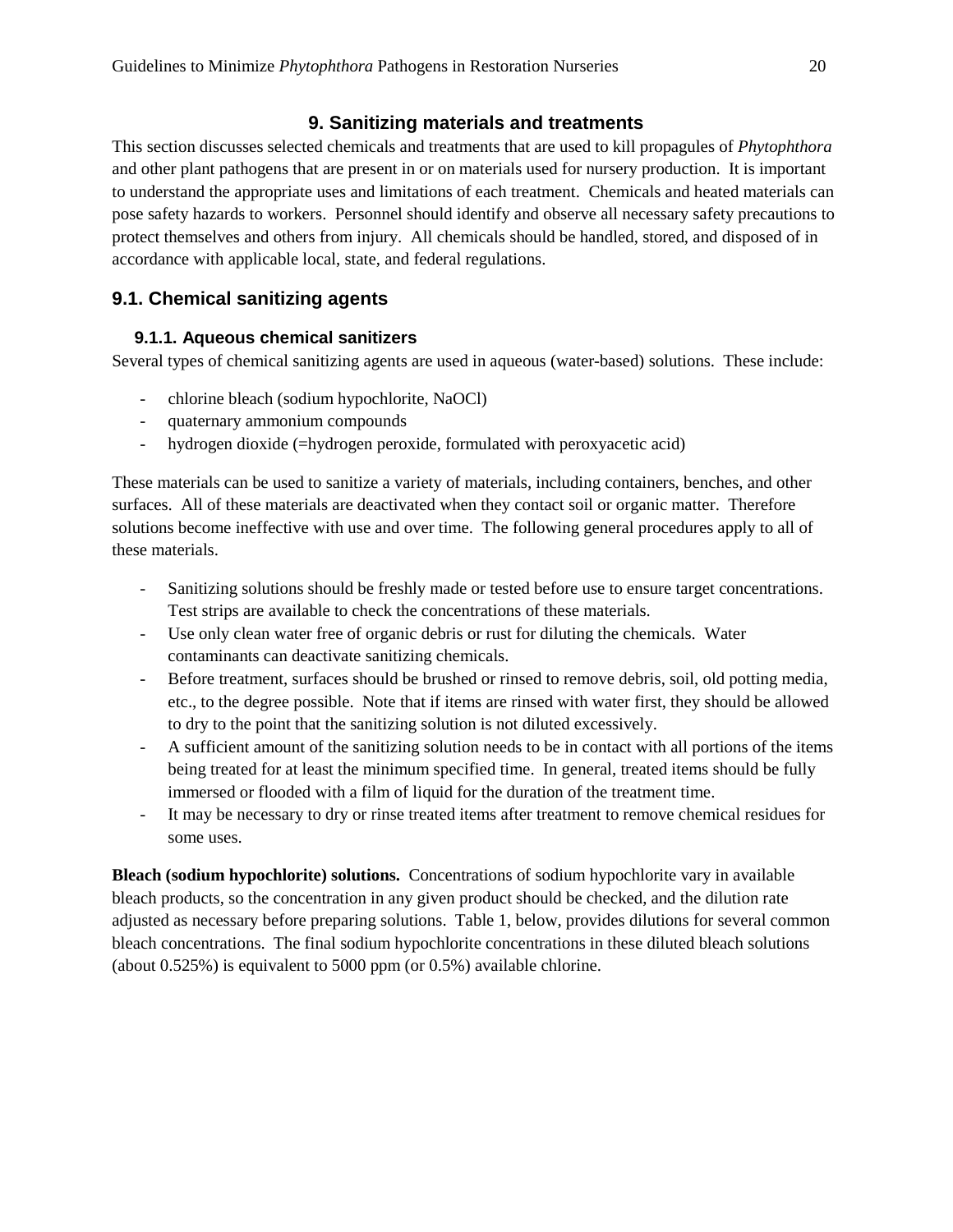| Percent sodium<br>hypochlorite in bleach | Parts bleach | Parts water | Diluted bleach percent sodium<br>hypochlorite |
|------------------------------------------|--------------|-------------|-----------------------------------------------|
| 5.25%                                    |              |             | 0.525%                                        |
| 6.0%                                     |              | 10.4        | 0.526%                                        |
| 8.25%                                    |              | 14.6        | 0.529%                                        |
| 8.3%                                     |              | 14.8        | 0.525%                                        |

Table 1. Dilutions of commonly available bleach products needed to obtain approximately 0.525% sodium hypochlorite concentrations (5000 ppm available chlorine).

For example, adding 100 ml of 5.25% bleach to 900 ml of water will make 1000 ml of 0.525% NaOCl solution. If using 8.3% bleach, 100 ml of bleach would be added to 1480 ml of water to make 1490 ml of 0.525% NaOCl.

The sodium hypochlorite in bleach solutions breaks down quickly in contact with soil or organic debris, and is also decomposed more quickly in light, at higher temperatures (above about  $75^{\circ}F = 24^{\circ}C$ ), in the presence of various metal ions. It is also less active at pH values less than 5 or higher than 7. Because it is difficult to monitor all of these factors, diluted bleach solutions should normally be made up freshly before use and replaced frequently. Chlorine test strips can be used to check chlorine concentrations, but commercial strips vary in the range of concentrations they detect, so check the range before you purchase. The most common and inexpensive strips detect up to 200 ppm chlorine. To use these strips to detect 5000 ppm chlorine requires further dilution of the solution you wish to test. For example, to check whether a diluted bleach solution contains 5000 ppm chlorine, you would need to add 1 part of the solution to 24 parts water and check that the test strip shows 200 ppm chlorine. Test strips that cover higher ranges of chlorine concentrations are available, but are more expensive.

The hypochlorite concentration in new, sealed bleach containers can also diminish over time, so it is better to use bleach that has been stored no longer than 3 to 5 months after purchase. Concentrated bleach solutions are corrosive and can release toxic chlorine gas if mixed with ammonia or acids.

**Quaternary ammonium compounds:** These products (search for "quaternary ammonium disinfectants" to find examples) vary in composition and concentration. Check the label and any supplemental materials to determine whether the product is suitable for your use situation and whether activity against *Phytophthora* is stated for particular uses. These products must be used at the concentration and exposure times described on the product label. Some labels may include a range of uses that may have different exposure times and concentrations. Before reuse, the concentration of solutions should be tested (e.g., using commercial test strips) and replenished or replaced in accordance with label specifications to maintain the required concentration. Make sure that test strips match the target range of your solution. If necessary, you can dilute the sanitizing solution as needed with water in a small container to adjust the concentration for test strips that cover a lower range of concentrations than your target.

Many quaternary ammonium product labels require a relatively long contact time (commonly 10 minutes) to disinfect hard surfaces. Label recommendations for specific uses (e.g., hard surfaces, footbaths, etc.) may not be applicable to all target organisms. Independent tests of products against various test organisms have shown that products can vary in efficacy against various microorganisms.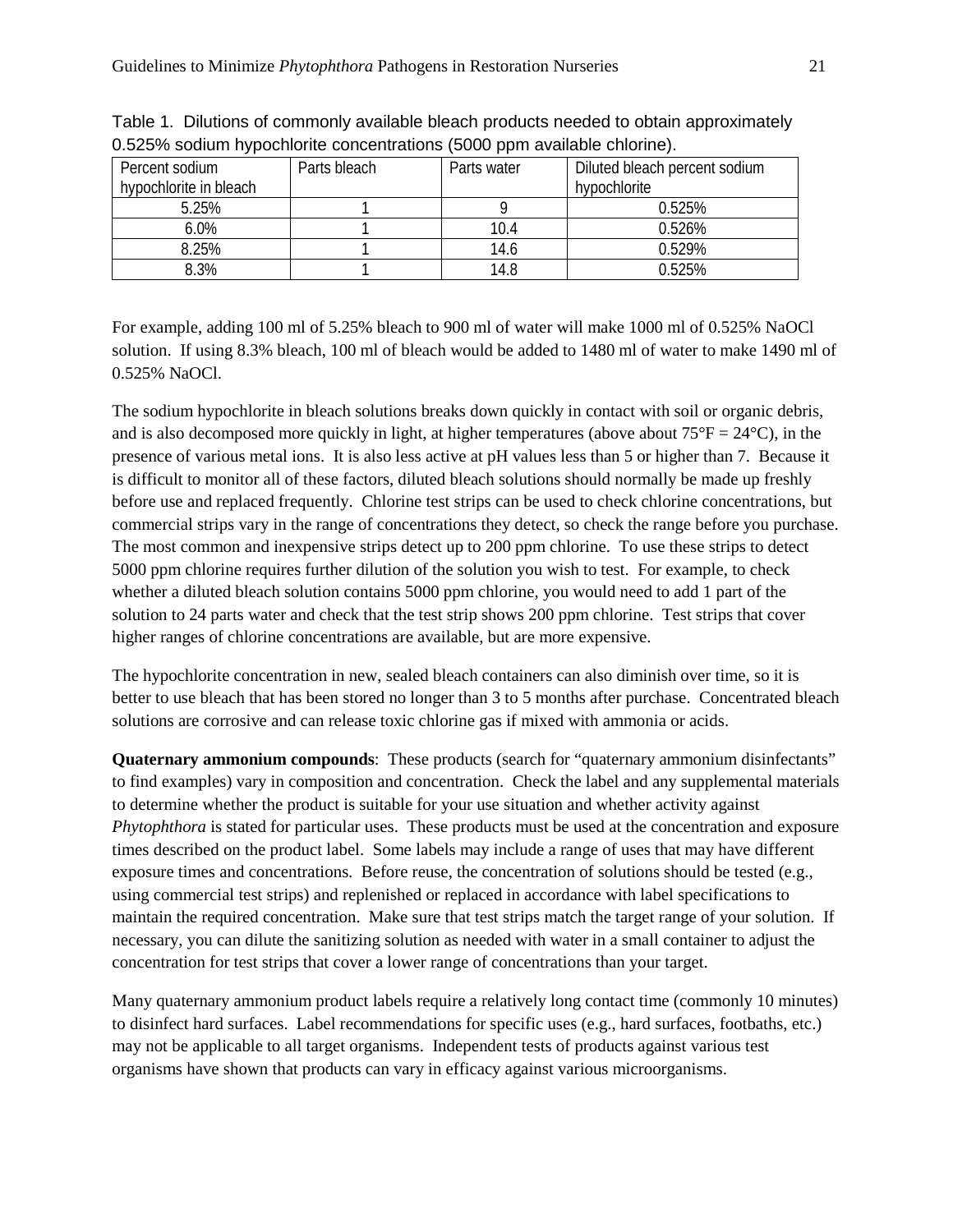**Hydrogen dioxide products.** Several related products consisting of hydrogen dioxide (=hydrogen peroxide) and peroxyacetic acid are registered for sanitizing hard surfaces and for disinfesting irrigation systems. These materials also need to be made freshly before use. Some of these formulations are also labeled for post-harvest treatment of fruits and vegetables, and may be of use in surface sterilization for vegetative materials. However, few independent tests of these products are currently available, so more research is needed to assess their efficacy for this use.

### <span id="page-21-0"></span>**9.1.2. Alcohol-based sanitizers**

Both ethyl alcohol (ethanol) and isopropyl alcohol (isopropanol) are effective sanitizers of tools, shoes, gloves and hard surfaces. Concentrations of 70% to 90% (in water) are available and can be used directly without further dilution. Alcohol solutions are not corrosive and are stable, although they can evaporate if not tightly sealed. Alcohol is the primary active ingredient in some formulated aerosol products, such as Lysol® Disinfectant Spray (79 percent ethyl alcohol). Note that if aerosol products are used, the treated surface still needs to be thoroughly wetted, not simply sprayed with a fine mist.

For most nursery operations, it is more economical to use hand sprayers filled with 70% isopropanol. Ethanol is most commonly available in the form of denatured alcohol (methylated spirits), which consists of a mixture of ethanol and methanol and/or other solvents added to make the mixture poisonous if consumed. The additives and ratios of ethanol to methanol vary widely between manufacturers and products. Consult the product Safety Data Sheet (SDS, formerly known as Material Safety Data Sheets or MSDS) to determine actual composition, hazards, and precautions.

### <span id="page-21-1"></span>**9.2. Heat treatments**

*Phytophthora* species and other plant pathogens can be killed by exposure to high temperatures for a sufficient length of time. The most common methods for applying heat in nursery operations are via:

- steam or aerated steam (steam/air mixtures)
- hot water
- dry heat (e.g., insulated or noninsulated containers heated by electricity or natural gas)
- solarization (solar heating via greenhouse effect under clear plastic or glass)

Materials to be heat-treated should be moist before treatment because target organisms are killed more readily and at lower temperatures if they are hydrated. For 30 minute heat treatments, temperatures had to be increased by up to 36°F (20°C) to kill dry propagules of some plant pathogenic fungi compared to temperatures required for propagules pre-moistened for 16 hours (van Loenen et al 2003). If materials to be treated (e.g., potting mix, residues on used pots) have not been moist for at least 12 hours, treatment temperature or time should be increased well above minimum standards to ensure efficacy.

Effective treatment times decrease as temperatures increase. For instance, metal tools can be sterilized by exposure to flame for a short time. Standard treatments for killing plant pathogens in water include 203°F (95°C) for 30 seconds and 185°F (85°C) for 3 minutes (Runia and Amsing 2001). However, longer treatment times at lower temperatures are more useful for treating large volumes and bulky materials (e.g., used pots and potting media) because of the time required to uniformly heat the materials to the desired temperatures without overheating. Based on multiple studies, heating of moist materials to 140°F (60°C) or higher for at least 30 minutes will kill propagules of *Phytophthora* and other water molds, as well as most plant pathogenic fungi.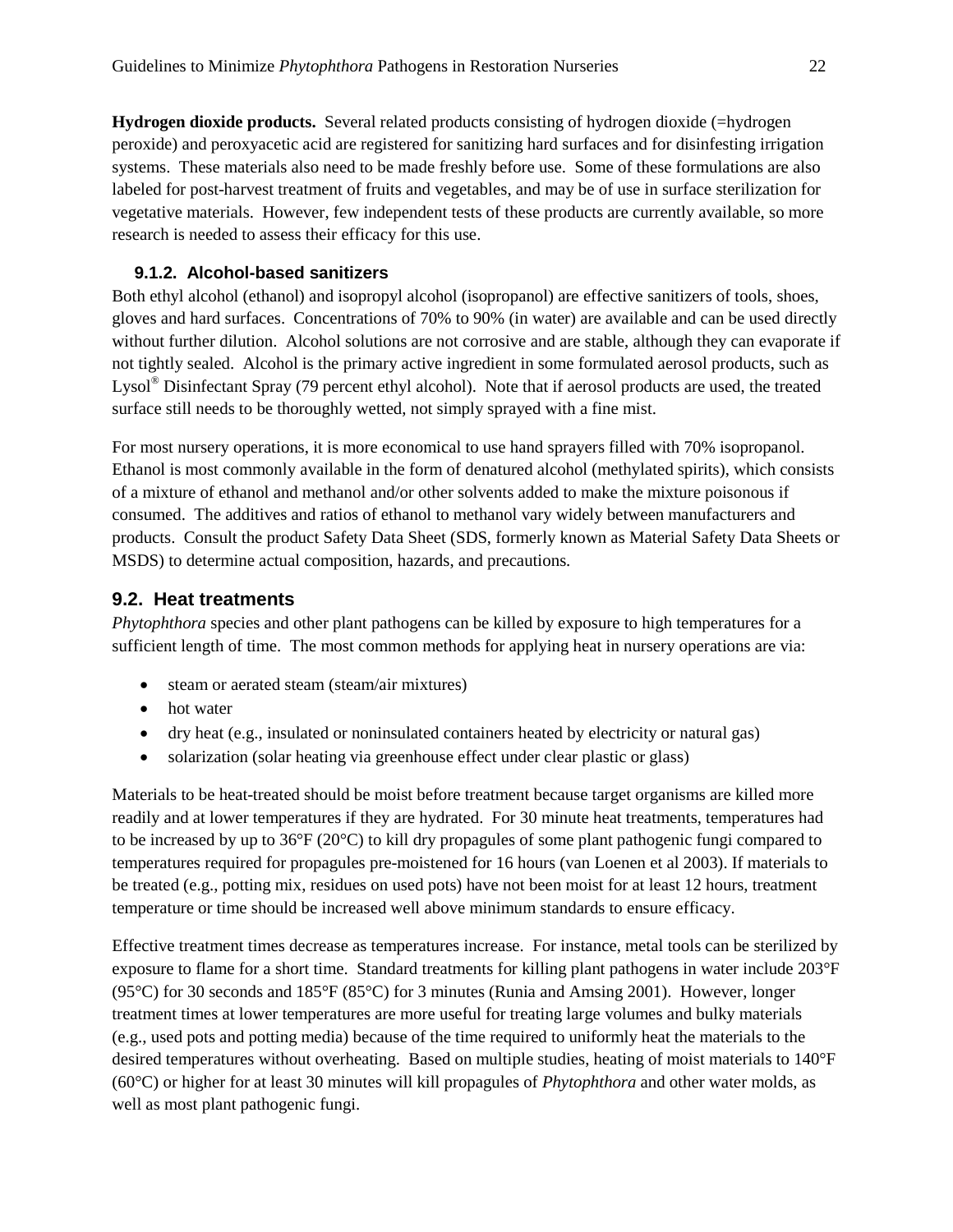In all heat treatment procedures, the timing of the heat exposure period starts when the coolest portion of the heated material reaches the target temperature. Total heating time can be reduced by ensuring that that treated materials are as warm as possible before treatment; preheating via solarization or simply warming materials in the sun will help reduce energy needs. Total heating time will also be minimized if the heated material (e.g., water, potting media) is agitated and that heat is uniformly distributed. In all heat treatments, some margin for error should be allowed to account for non-uniform heating. Use treatment times substantially longer than the minimum if it is difficult to ensure uniform heating.

For materials heated via solarization, temperatures fluctuate based on sun exposure. The treatment duration is related to the total amount of time above target temperatures of about 110-125°F (43-52°C). Typical treatment duration for soil solarization is 4 to 6 weeks at the hottest time of the year, but may be shorter if the coolest portions of the treated material routinely reach 125°F (52°C) or more.

*Phytophthora* species and other water molds are relatively sensitive to heat. Temperatures of 122°F (50°C) for 30 minutes will kill propagules of many *Phytophthora* species, though more heat tolerant *Phytophthora* species can survive up to about 72 minutes at this temperature (Funahashi and Parke 2016). The differential between the temperatures that are lethal to *Phytophthora* and to plant propagules (seeds, bulbs, cuttings, etc.) provides an opportunity for freeing plant propagules from these pathogens though carefully controlled heat treatments. Vegetative plant materials tend to tolerate heat treatment better if they are in a dormant condition, under slight water stress, and have low nitrogen levels. Plant materials should be selected or preconditioned to be in their most tolerant state before treatment.

### **10. Applications of phytosanitary procedures**

<span id="page-22-0"></span>This section includes methods for sanitizing and disinfesting items, including propagules, potting media, and hard surfaces or objects.

### <span id="page-22-1"></span>**10.1. Disinfesting outer surfaces of vegetative materials (stems, rhizomes, roots, divisions)**

Chemical treatments with sanitizing agents such as diluted bleach can remove external contamination, but will not affect pathogens that have infected plant parts and are growing in plant tissues.

**Important:** Chemical or heat treatments of propagules should be tested on a small set of plant material to ensure that the plant propagules will tolerate the treatment without significant damage or loss of viability. Viability of treated propagules may also decrease over time. Alternative durations, concentrations, or methods may be needed to prevent damage.

#### **10.1.1. Sodium hypochlorite dip**

<span id="page-22-2"></span>Propagules should be thoroughly brushed and/or rinsed to remove soil, dead tissue layers or roots, and other surface contaminants. Allow to dry if rinsed. Immerse propagules in a freshly-made diluted bleach solution followed by a rinse with clean noncontaminated water. Immersing materials in 0.525% sodium hypochlorite (Table 1) for a minimum of 1 minute is typically sufficient to eliminate surface contamination by *Phytophthora* and other oomycetes, most fungal pathogens, and many bacteria, but not all plant propagules will tolerate this time and concentration. Using the same concentration for a shorter duration (30 sec) or using lower concentrations (no less than 2.5% sodium hypochlorite) for 1 minute or more may provide similar levels of decontamination with less damage to more sensitive plant propagules.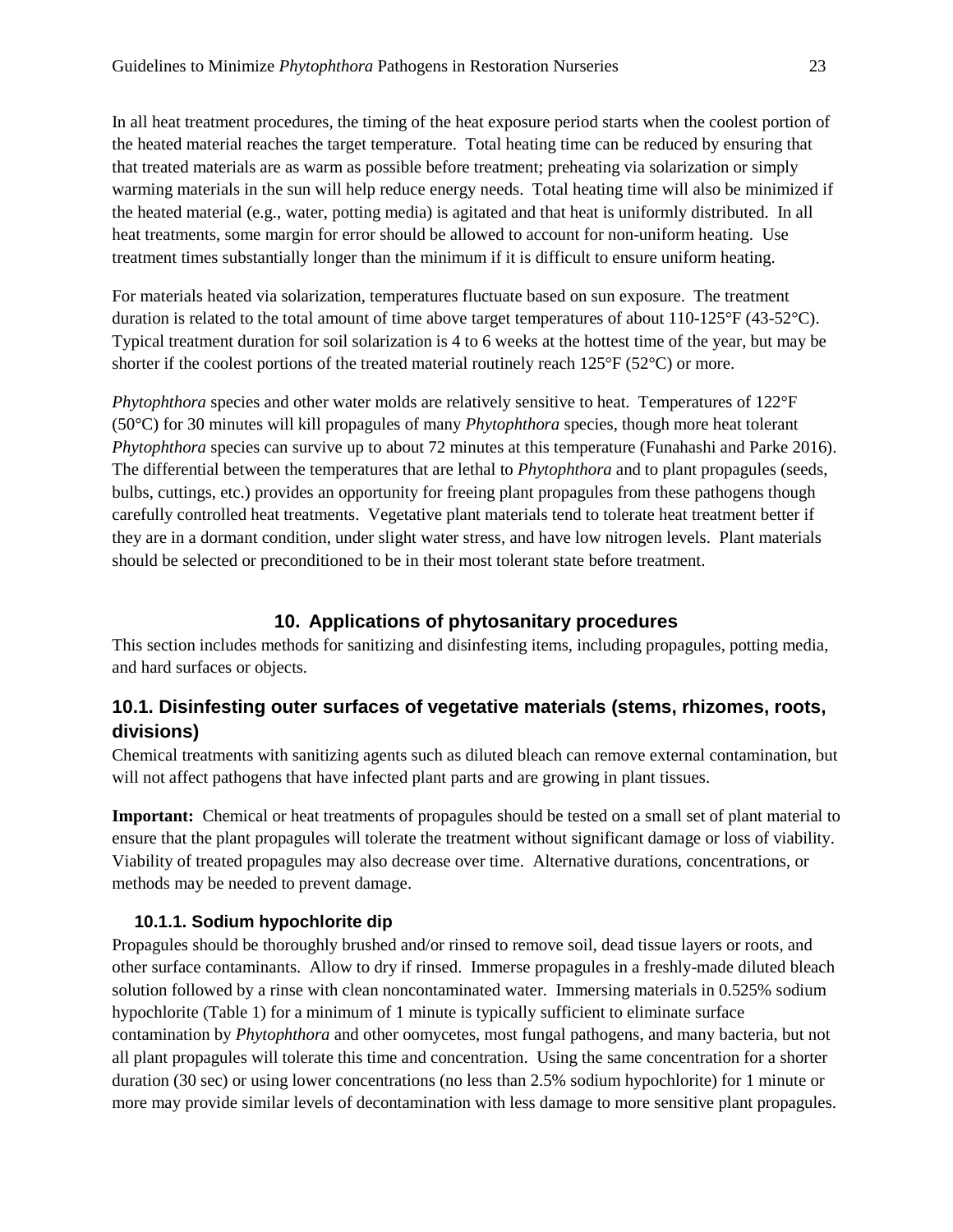#### **10.1.2. Hot water treatment**

<span id="page-23-0"></span>Although hot water treatment (typical temperature ranges of about 120-125**°**F [49-52°C] for 30 minutes) can be effective for killing both surface contaminants and internal infections, insufficient research is available to make specific recommendations for California native plant materials. See Baker (1957) (section 13, starting p. 223 [https://archive.org/details/ucsystemforprodu23bake\)](https://archive.org/details/ucsystemforprodu23bake) for a detailed discussion of heat treatment of vegetative propagules.

### <span id="page-23-2"></span><span id="page-23-1"></span>**10.2. Sanitizing recycled containers**

#### **10.2.1. Chemical sanitizers**

- Containers should be brushed or rinsed to remove as much potting media as possible before treatment. - Containers must be unstacked or loosely stacked so that the solution can circulate freely to all portions of the pots.

- Sanitizing solutions shall be freshly made or tested to ensure target concentrations.

- Containers should be fully immersed in the sanitizing solution for at least the minimum specified time before removing to rinse or dry. Some agitation may be necessary to break up air bubbles that may keep surfaces from being wetted.

**Sodium hypochlorite:** Immerse containers in a fresh solution of diluted bleach (0.525% sodium hypochlorite, Table 1) for a minimum of 5 minutes. Solutions must be made fresh daily and replaced if contaminated with substantial amounts of organic debris. Chlorine concentrations should be tested before reuse (e.g., using commercial test strips) and should be no lower than 2000 ppm in the solution being used. Treatment time should be increased as the chlorine concentration decreases.

**Quaternary ammonium compounds**: As discussed above, these materials must be used at the concentration and exposure time described on the product label. Concentration should be tested before reuse (e.g., using commercial test strips) and replenished or replaced in accordance with label specifications to attain the required concentration. Exposure times listed on labels are minimums and may not be sufficient to kill all types of *Phytophthora* spores; check the label for specific efficacy claims.

#### **10.2.2. Heat treatment**

<span id="page-23-3"></span>If residues on containers are moist, heating to a temperature of at least  $122^{\circ}F(50^{\circ}C)$  for at least 30 minutes will kill propagules of many, but not all, *Phytophthora* species. To provide for a margin of safety and to obtain kill of other plant pathogenic fungi, containers with moist residues should be heated to 140°F (60°C) or higher for at least 30 minutes. If residues are dry, treatment temperature should be at least 160°F (71°C). All portions of the treated containers must be maintained at the target temperature for 30 minutes.

Temperature should be monitored using thermometers or thermocouples placed among the parts of the containers that will be slowest to heat. Heat may be applied by any of several methods as long as the target temperatures can be maintained for the necessary duration. Loosely stacked containers may be treated using steam or aerated steam in a closed container. Direct solar heating can be used by wrapping moistened containers in clear plastic and laying them horizontally on a clean surface to maximize solar exposure. Greater solar heating may be obtained in a simple solar oven, i.e., a closed, insulated container with a glass or clear plastic top. More uniform heating will be obtained if hot air can circulate around the containers.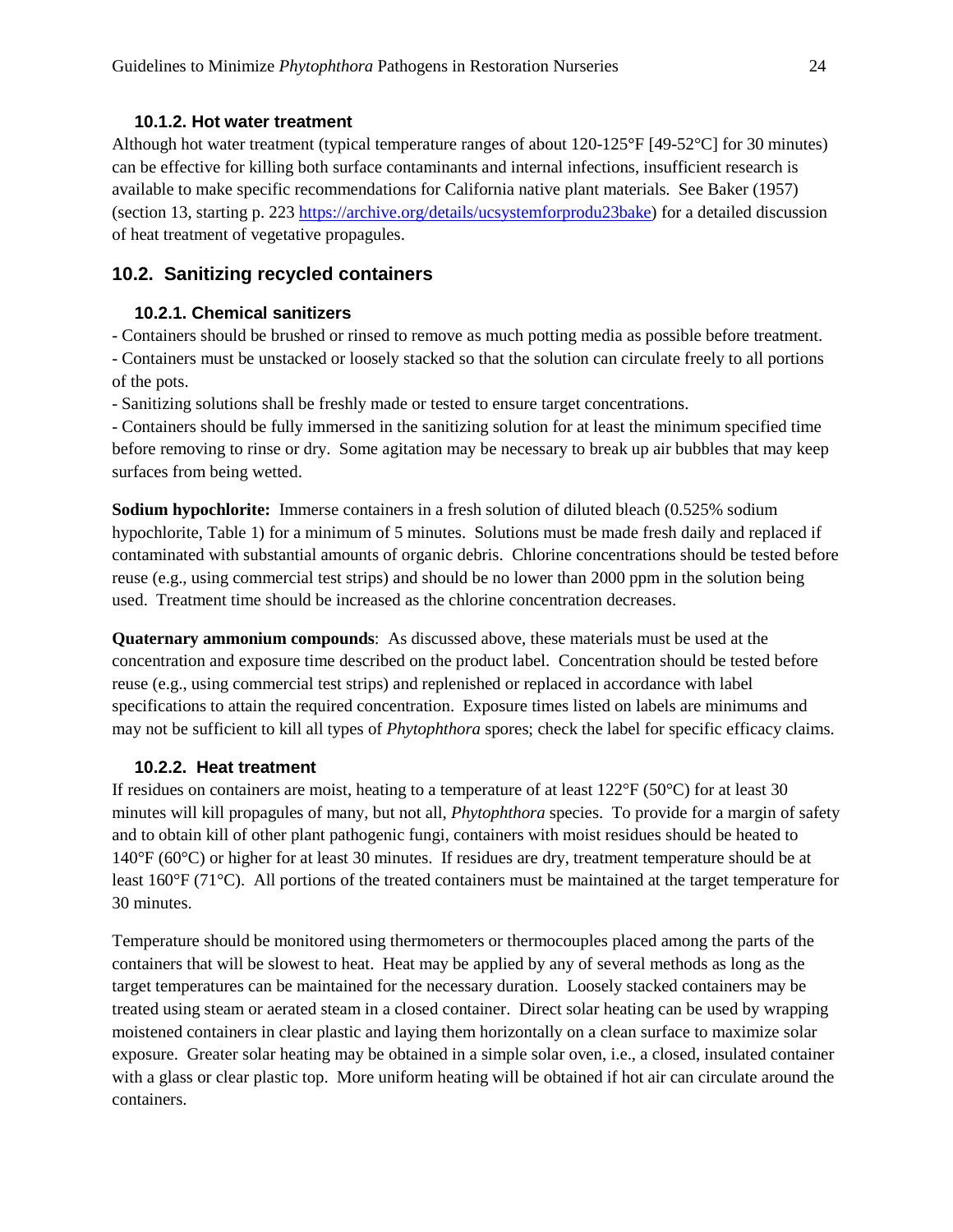**Hot water treatment:** Submerge containers in water that is maintained at 160°F (71°C) or higher for a minimum of 30 minutes. After containers are submerged, timing of the treatment period should begin when water temperature throughout the treatment tank has reached the target temperature. Container stacking should be loose enough to allow all surfaces to become fully wetted.

### <span id="page-24-0"></span>**10.3. Sanitizing tools and surfaces**

Surfaces and tools should be clean and sanitized before use. Tools and working surfaces (e.g., potting benches) should be smooth and nonporous to facilitate cleaning and sanitation. Wood handles on tools should be sealed with a waterproof coating to make them easier to sanitize.

Before sanitizing, all soil and organic material (roots, sap, etc.) should be removed from the surface. If necessary, use a detergent solution and brush to scrub off surface contaminants.

The following materials can be used to sanitize tools or surfaces that are clean and free of surface water. As noted above, if treated surfaces are wet, the sanitizing solution will be diluted:

- 70-90% ethyl or isopropyl alcohol - spray to thoroughly wet and allow to air dry before use

- freshly diluted bleach solution (0.525% sodium hypochlorite, Table 1) for a minimum of 1 minute (due to corrosivity, not advised for steel or other materials damaged by bleach)

**-** quaternary ammonium disinfectant at the concentration and contact time specified by the manufacturer for this use

- for hydrogen dioxide products, follow label instructions for treating greenhouse surfaces and equipment, allowing sufficient contact time for disinfecting.

### <span id="page-24-1"></span>**10.4. Heat treatment of potting media**

Potting media should be heat treated using steam, aerated steam, or other moist heat applications. If using a dry heat source, media should be moistened to near field capacity. Heat potting media until the temperature of the coolest portion of the treated soil has maintained a temperature of at least 140°F (60°C) for at least 30 minutes. This heat treatment regime is lethal to most plant pathogenic fungi and oomycetes such as *Phytophthora* but does not kill all soil microoganisms and will not result in "sterile" soil.

Excessive heating at high temperatures (generally above  $180-212^{\circ}F [82-100^{\circ}C]$ ) can increase the potential for phytotoxicity. Potting media, especially those containing readily-decomposed organic matter, can develop levels of ammonium, manganese, or other compounds that are phytotoxic to some plants. Phytotoxicity is usually temporary and is reduced over time or with leaching.

**Solarization.** Heat-treating nursery potting media via solarization requires sufficient direct sunlight and relatively warm ambient temperatures, and therefore may not be suitable in cool California coastal climates. Solarization is most practical for treating nursery potting media in situations where the coolest portions of the treated soil mass can sustain a minimum temperature of 113°F (45°C).

In a static solarization system, potting media should be piled no more than 6-10 inches (15-25 cm) deep to facilitate heating to the bottom of the pile. Media should be moistened to near field capacity before solarization. Solarization should continue until the coolest portion of the potting media has been heated to a temperature of 113 $^{\circ}$ F (45 $^{\circ}$ C) for at least 15 hours or a temperature of at least 122 $^{\circ}$ F (50 $^{\circ}$ C) for at least 2 hours.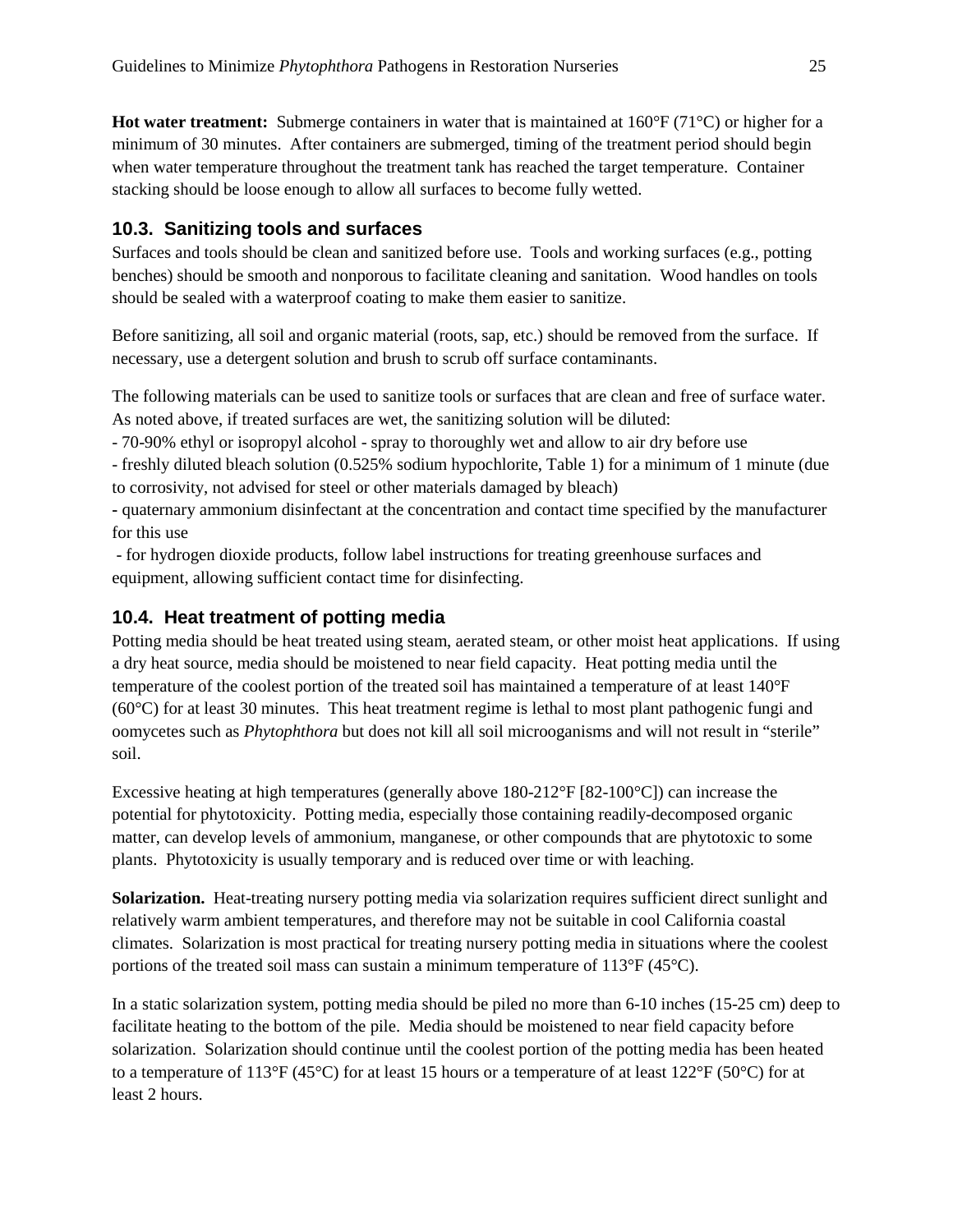It may take from two days to more than a week to attain these time/temperature thresholds depending on the weather and solarization setup. If you want to use plastic sheeting, 6 mil clear thermal anticondensate greenhouse film is preferable. This material has efficient thermal qualities and a long service life. In cooler areas, using a double layer of plastic film separate by an air gap reduces heat loss. Using a layer of insulation (e.g., a foam insulation panel) beneath the media will also reduce heat loss. Alternatively, soil can be heated more efficiently in an insulated solar oven. As noted in section 10.2.2 above, heating will be more efficient and uniform if hot air can circulate beneath and around soil container(s) within the solar oven.

As noted in these guidelines, care must be taken to avoid contamination of potting media after heat treatment. Heat treated material should only be transferred into sanitized containers using sanitized tools by workers with clean gloves following phytosanitary working practices.